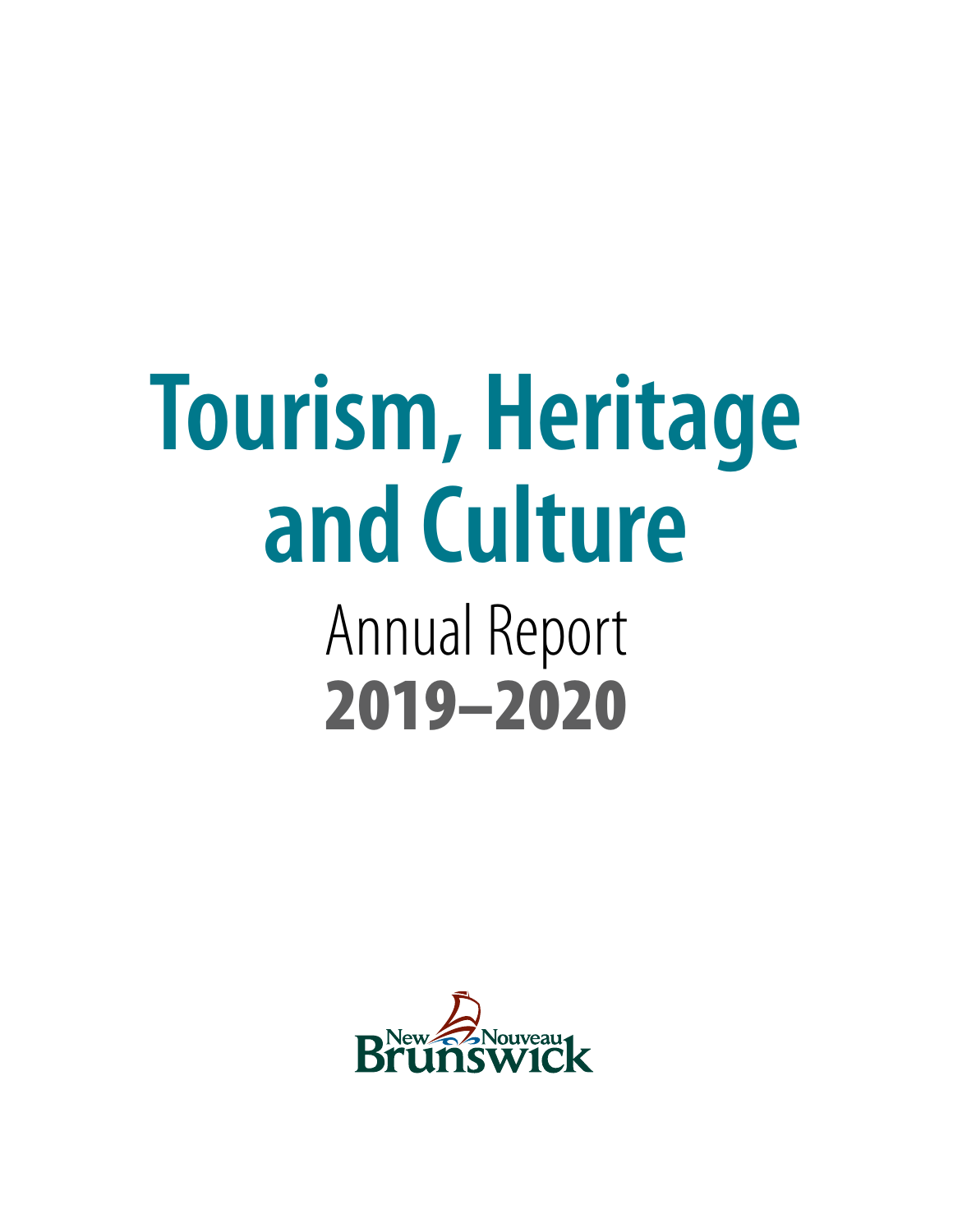#### **Tourism, Heritage and Culture Annual Report 2019-2020**

Province of New Brunswick PO 6000, Fredericton NB E3B 5H1 CANADA

www.gnb.ca

ISBN 978-1-4605-2689-7 (bilingual print edition) ISBN 978-1-4605-2690-3 (PDF: English edition) ISBN 978-1-4605-2691-0 (PDF: French edition)

ISSN 2368-6405 (bilingual print edition) ISSN 2368-6413 (PDF : English edition) ISSN 2368-6421 (PDF : French edition)

13046 | 2021.01 | Printed in New Brunswick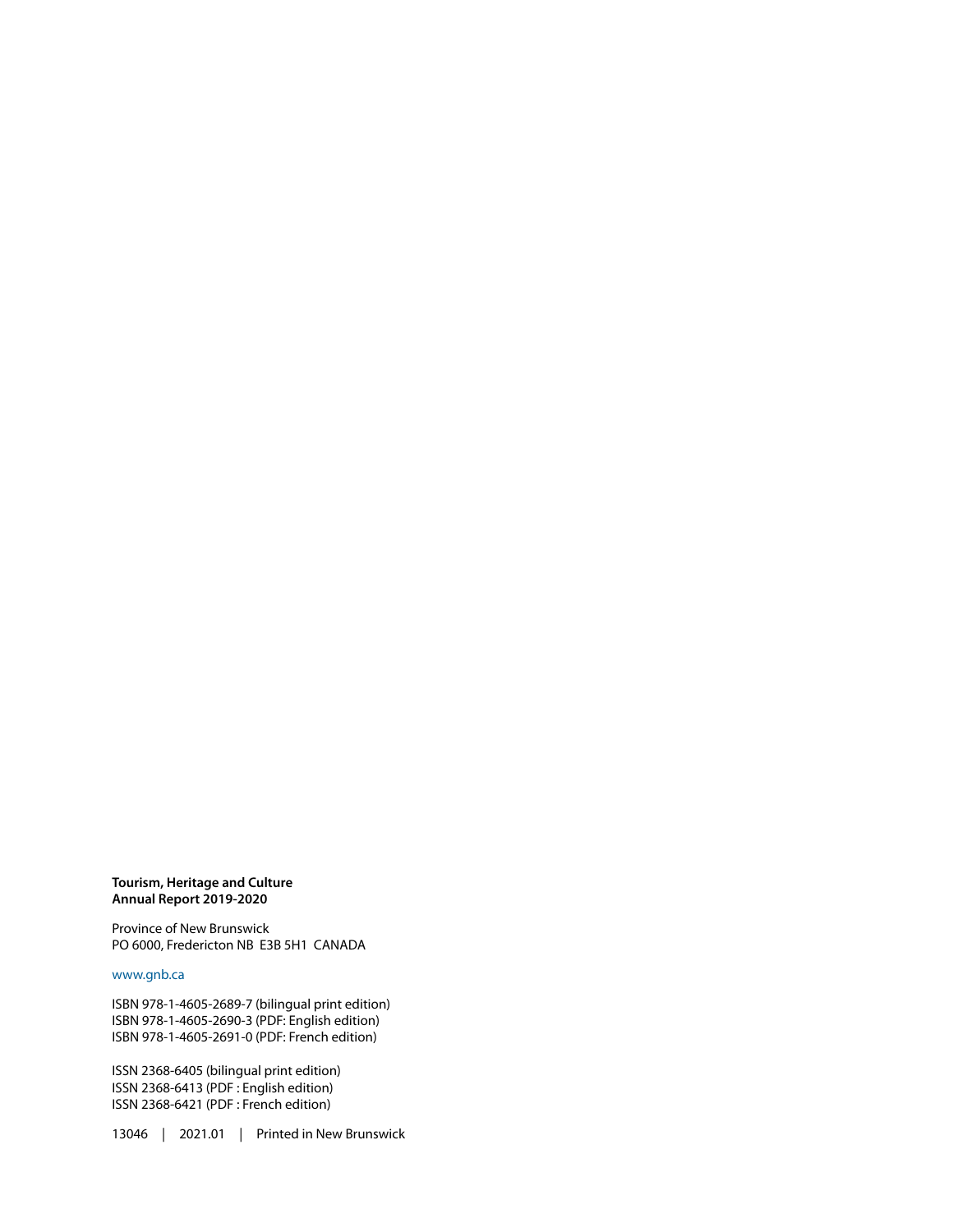### Transmittal letters

#### **From the Minister to the Lieutenant Governor**

**Her Honour, the Honourable Brenda L. Murphy Lieutenant Governor of New Brunswick**

May it please your Honour:

It is my privilege to submit the annual report of the Department of Tourism, Heritage and Culture, Province of New Brunswick, for the fiscal year April 1, 2019, to March 31, 2020.

Respectfully submitted,

att-Wallace

Honourable Tammy Scott-Wallace Minister

**From the Deputy Minister to the Minister Honourable Tammy Scott-Wallace Minister of Tourism, Heritage and Culture**

Madam:

I am pleased to be able to present the annual report describing operations of the Department of Tourism, Heritage and Culture for the fiscal year April 1, 2019, to March 31, 2020.

Respectfully submitted,

rHurler

Yennah Hurley Deputy Minister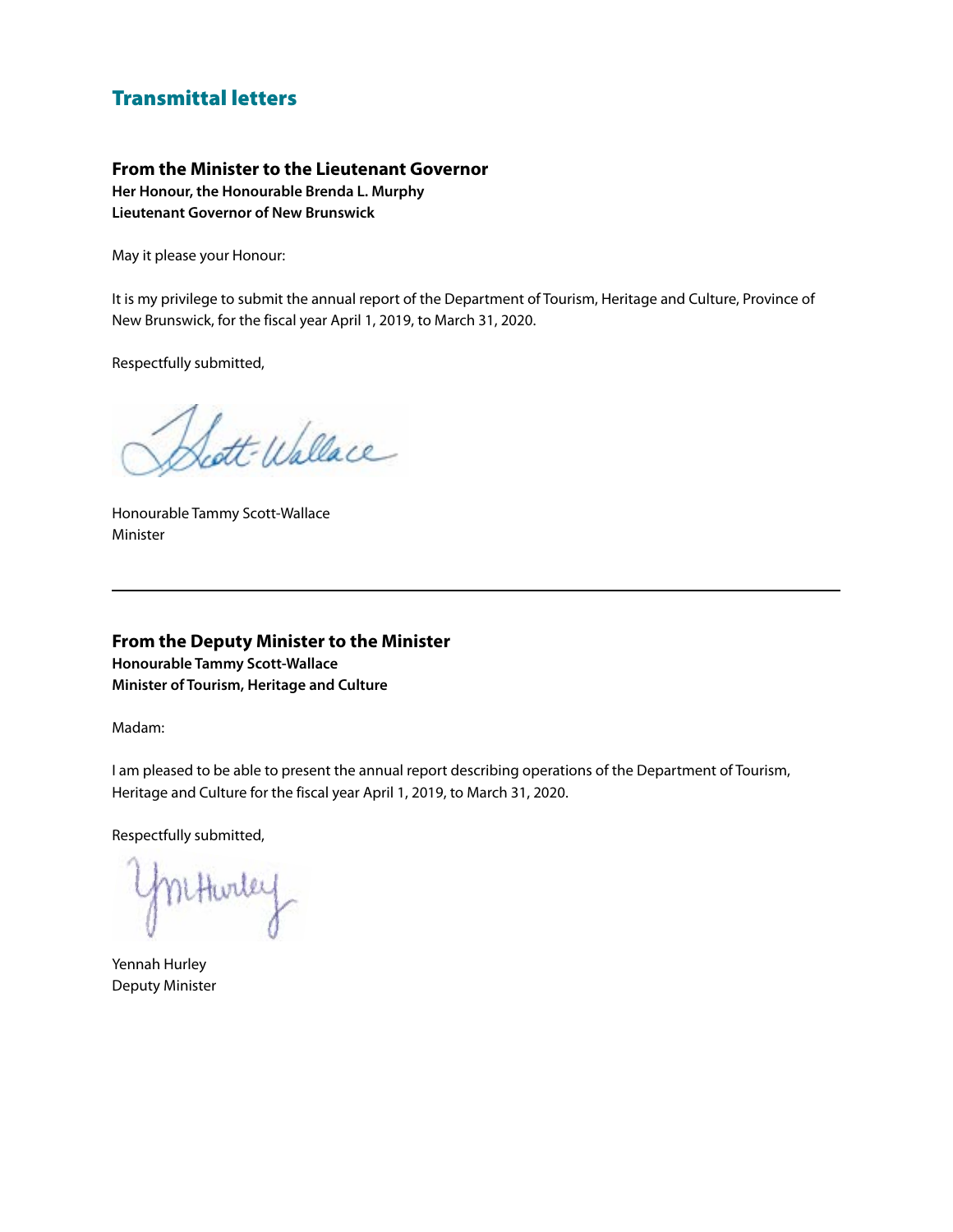# Table of contents

| Summary of recommendations from the Office of the Auditor General 36 |
|----------------------------------------------------------------------|
|                                                                      |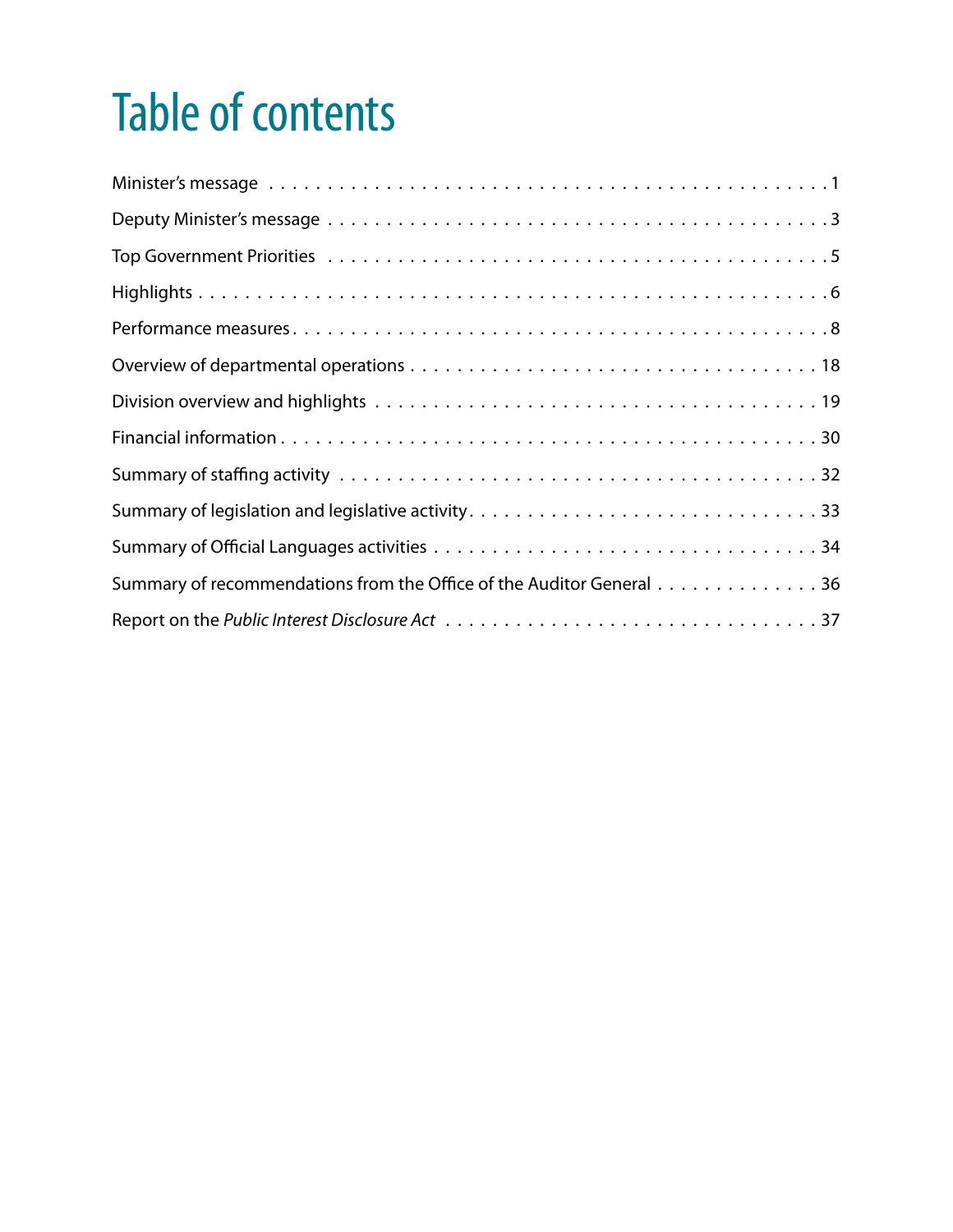# <span id="page-4-0"></span>Minister's message

The Department of Tourism, Heritage and Culture has the mission to promote, support and protect New Brunswick's amazing natural wonders, attractions, cultural richness, sports and recreation accessibility, and its heritage treasures.

New Brunswick had a lot to offer and in 2019-2020 the Department of Tourism, Heritage and Culture worked to consolidate the province's position as a premier tourism destination by creating positive and exceptional experiences for our visitors. The main goal was to create an economic environment that will allow New Brunswick tourism businesses to thrive, because a healthy economy needs a strong, dynamic and growing private sector. Our efforts have increased the capacity of New Brunswick's tourism industry through innovative marketing, product innovation and partnerships.

From June to August 2019, we were pleased to see more visitors making New Brunswick their destination of choice for their summer vacation compared to the previous year. Attractions such Kings Landing, the New Brunswick Aquarium and Marine Center, the New Brunswick Botanical Garden, the New Brunswick Museum, Roosevelt Campobello International Park, Acadian Historical Village and Hopewell Rocks Provincial Park saw an eight per cent increase in the number of visitors.

New Brunswick provincial parks provide opportunities for residents and visitors to take part in recreational and outdoor activities that promote a healthy lifestyle. That is why we have been pleased to bring improvements to facilities and new equipment in provincial parks, notably to increase accessibility for people with limited mobility and physical challenges. We were thrilled to see New Brunswick provincial parks remove barriers and provide opportunities for more New Brunswickers to exercise and connect with nature.

The culture sector of the department was also active during the 2019-2020 year with the continued implementation of the Cultural Policy for New Brunswick and the development of an arts and cultural industries strategy is underway. The Public Art Policy has been implemented, allowing art pieces to be commissioned for new provincial buildings. The department also increased the Art Bank visibility towards New Brunswick's schools.

The Archaeology and Heritage Branch continued to play an important role in the cultural resource management of the province's archaeological heritage. Thanks to their coastal monitoring efforts, 89 new Indigenous sites and 114 new historic sites were registered in the Provincial Archaeological Sites Database.

Over the year, the Sport and Recreation Branch helped increase sporting, recreation and active living opportunities for all New Brunswickers. We have been pleased to see their key focus areas to be the advancement of women and girls in sport and recreation, as well as the development of an Aboriginal Sport and Recreation strategy. The branch also helped sports organizations develop stronger governance, policies and procedures.

I want to take this opportunity to thank the departmental staff and our community partners in fulfilling the important mandate and objectives of the Department of Tourism, Heritage and Culture. All together, through our multitude of initiatives, we have contributed to make New Brunswick stronger for the future.

ett-Wallace

Honourable Tammy Scott-Wallace Minister of Tourism, Heritage and Culture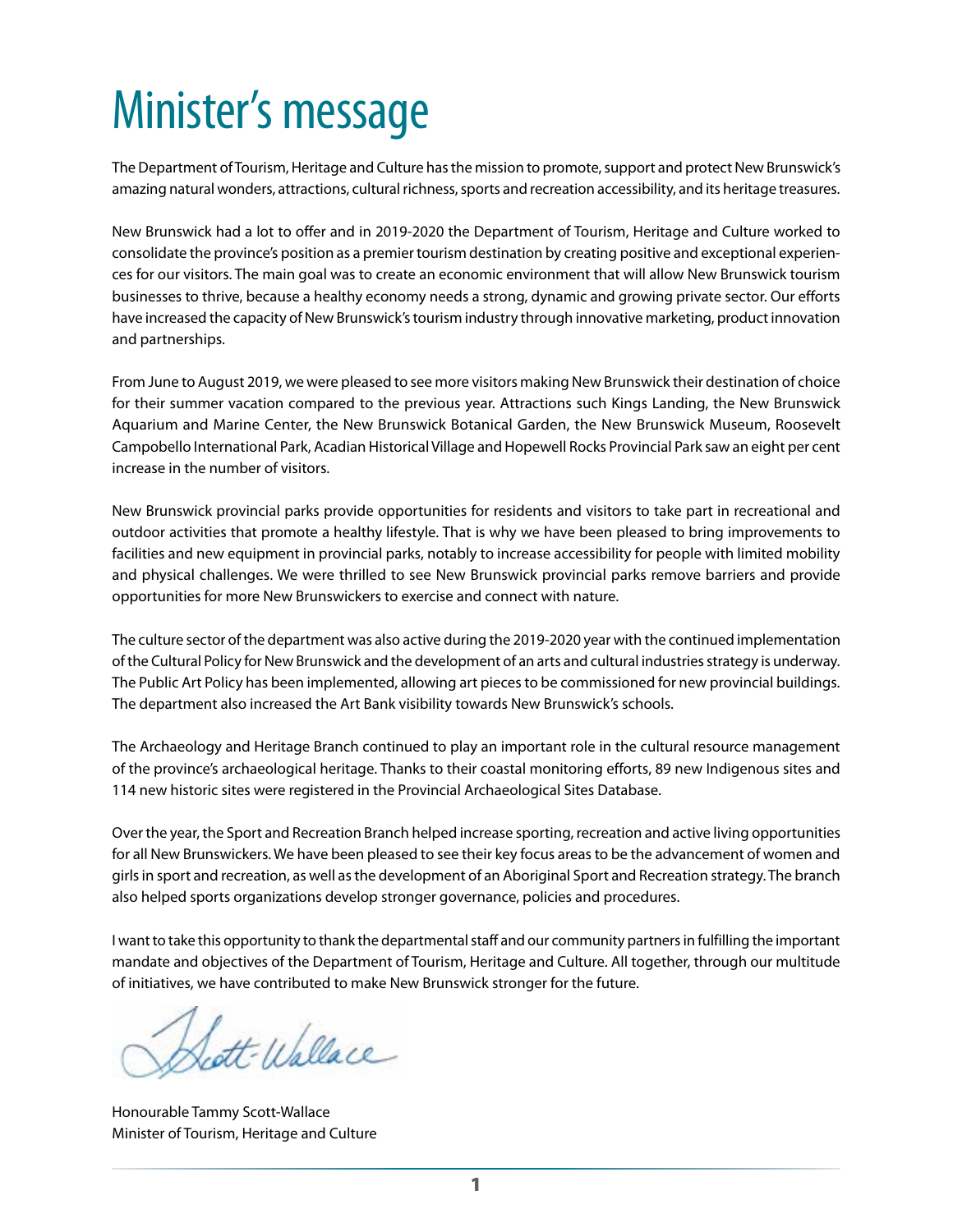# <span id="page-5-0"></span>Deputy Minister's message

In 2019-2020, I had the opportunity to see firsthand the creativity, skills and dedication of the department's staff. All year long their work ethic and their expertise was on display in the initiatives and programs from all sectors of the department. It was a very successful year for the department on many fronts.

The provincial parks and attractions had nearly 1.230 million guests. There were major infrastructure projects and upgrades at Ministers Island, the Fundy Trail Parkway and the Provincial Trail network. Incredible work was done at Parlee Beach to earn, in May 2019, the prestigious international eco-certification Blue Flag for clean, safe and sustainable management. Mount Carleton was better equipped to welcome snowmobilers with a new retail fuel facility, operated and managed by Maliseet Fuels of the Woodstock First Nation, on 40 km of groomed snowmobile trails and a new lodge open year long.

The department did great work supporting New Brunswick's tourism businesses and entrepreneurs to be market-ready for visitors in constant search of new and unique experiences. The first Tourism Start up Bootcamp held in Bathurst and Miramichi attracted over 50 tourism businesses and entrepreneurs across the province interested in finding innovative ways to grow visitor spending. As a result, more than 40 new culinary, adventure, parks, culture and indigenous products and experiences were developed.

A variety of marketing efforts promoted the province's many tourisms gems all year long to visitors and New Brunswickers. The World Pond Hockey Championships had a story in the Air Canada's enRoute magazine; snowmobilers from Quebec were targeted in marketing campaign in partnership with the Northern Odyssey regional group; and New Brunswickers were invited to spend winter in the province with the Getting Away is Closer Than You Think campaign.

The Culture and Heritage departmental branches saw similar successes. All actions within the Cultural Policy for New Brunswick plan have been accomplished or are underway; the Artist in Residency/VanGO!/Grande visite Programs expanded in New Brunswick's school system to benefit students; and a new Arts and Cultural Industries strategy will define pillars and actions to be implemented over the next few years.

Heritage departmental staff developed a conservation approach to provincially-owned Covered Bridges with the Department of Transportation and Infrastructures, participated in 16 rehabilitation projects on significant community heritage places, and 22 seasonal staff were hired to assist with the completion of Archaeological Impact Assessment work, including 19 Certified Indigenous Technicians.

The Sport and Recreation branch concentrated their efforts on the advancement of women and girls in sport and recreation. Work was done with Aboriginal Sport and Recreation New Brunswick to support Aboriginal communities, families and individuals into making sports, recreation and physical activities a priority. Also, the strategy for persons with a disability was updated focusing with sport and recreation delivery partners.

Of course, we all know the 2019-2020 fiscal year ended with the province facing unprecedented challenges with the arrival of COVID-19 in our province. Partnerships have been an important part of the fabric of our work, but never has it been more important than when faced with such challenges. The Department of Tourism, Heritage and Culture expanded upon its consultation with tourism industry by expanding the Tourism Advisory Committee to include every sector that makes up the larger tourism industry. This allowed the department to learn first hand the impacts the industry was facing as well as the type of support required. This committee began meeting immediately following the province entering the red phase. I wish to thank not only our tourism stakeholders, but our partners in the Arts, Culture, Heritage and Sport sectors for their continued support and collaboration in these difficult times.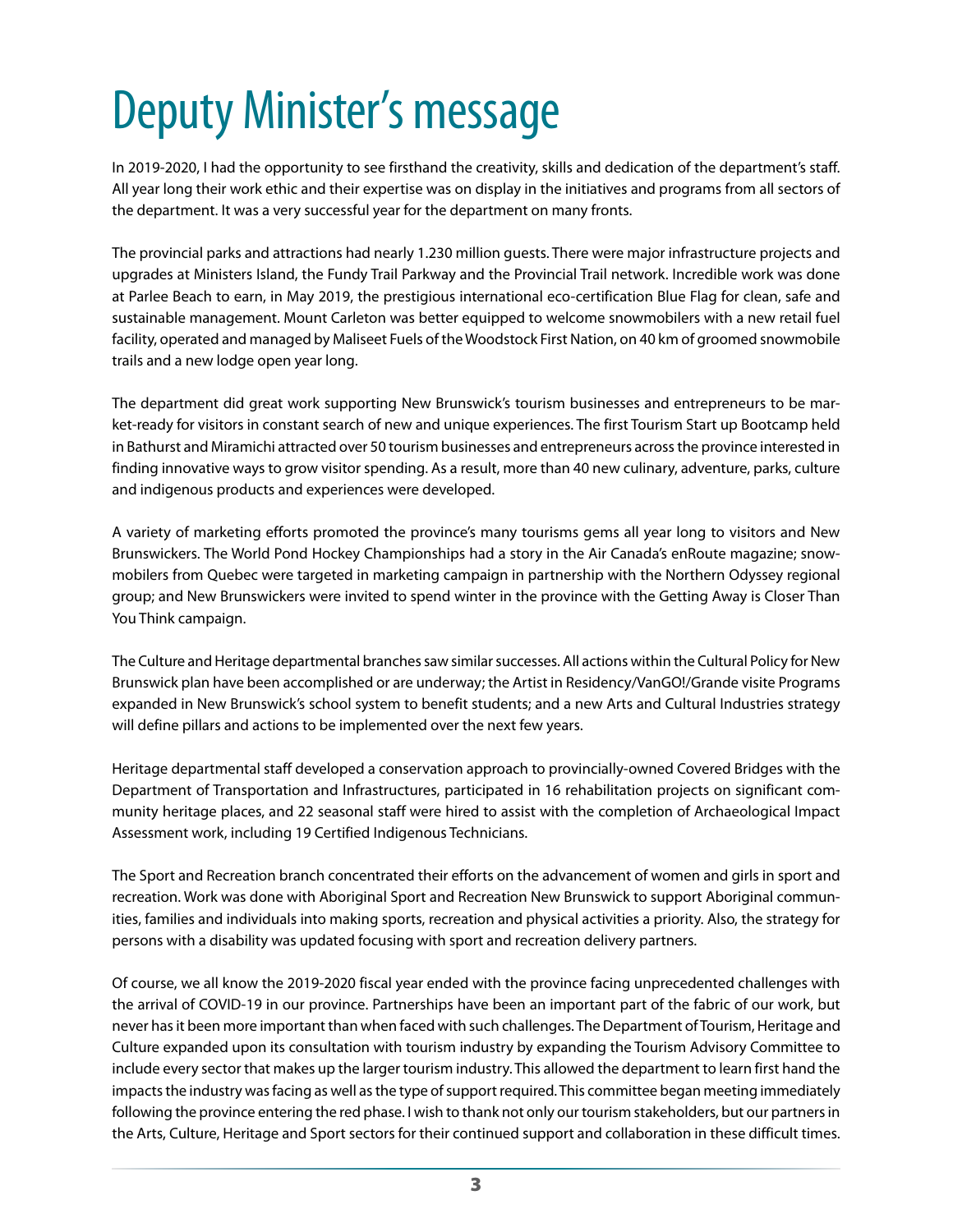As the Deputy Minister, I am proud of the excellent work and resilience of the staff at Tourism, Heritage and Culture. I want to sincerely thank all of them for their dedication, creativity and passion in presenting New Brunswick as a province to visit, live and love.

Hurley

Yennah Hurley Acting Deputy Minister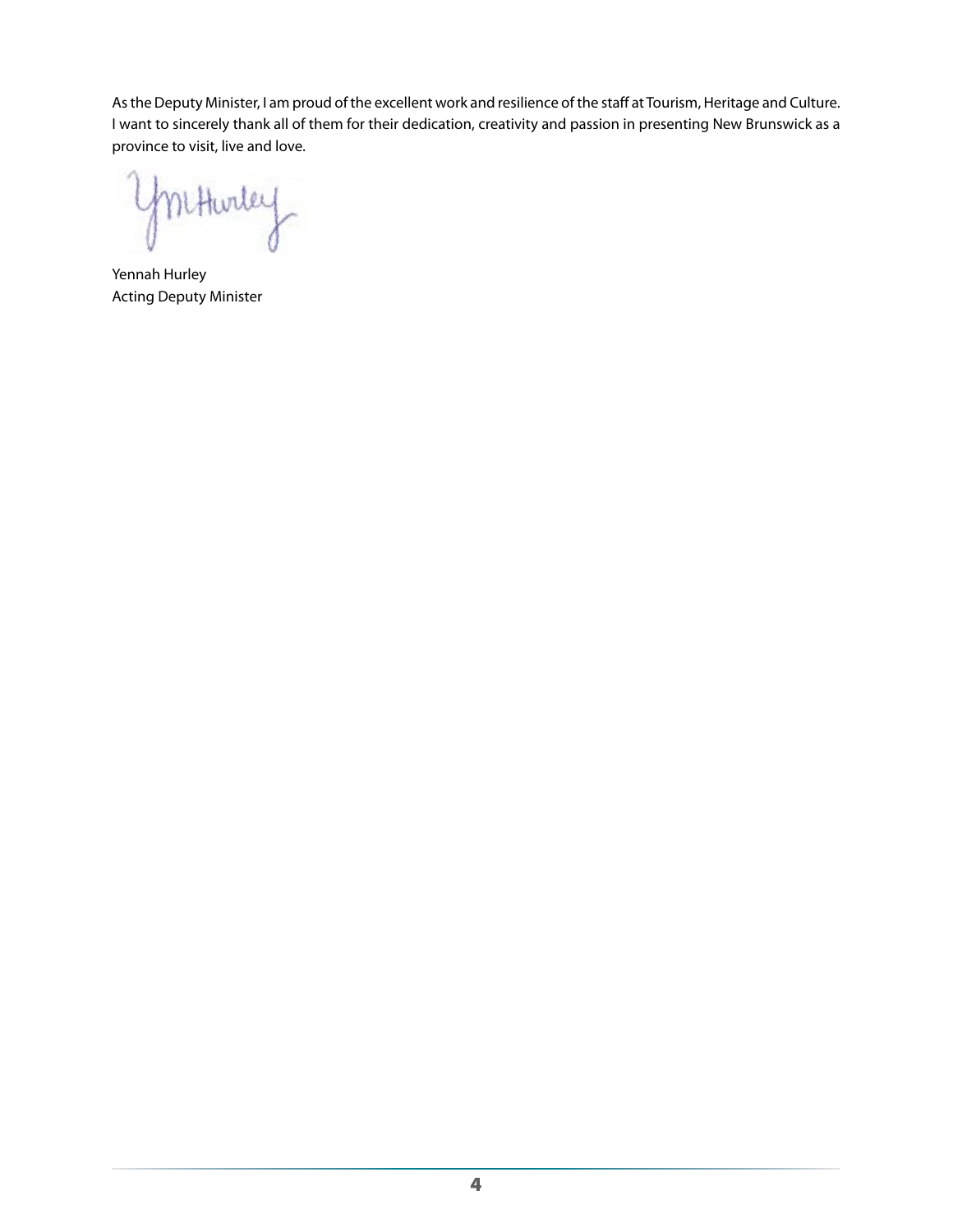# <span id="page-7-0"></span>Top Government Priorities

### Strategy and Operations Management

The government of New Brunswick (GNB) uses a Formal Management system built on leading business practices to develop, communicate and review strategy. This process provides the Public Service with a proven methodology to execute strategy, increase accountability and continuously drive improvement.

The development of the strategy, using the Formal Management system, starts with our governments roadmap for the future of New Brunswick that focuses on key priorities and the importance of public accountability.

### Our Top Priorities:

#### **Affordable and Responsive Government**

Getting our financial house in order will make it possible for government to be responsive and provide sustainable high-quality public services for all New Brunswickers.

#### **Dependable Public Health Care**

New Brunswickers deserve a sustainable, high-quality health-care system where they can access the services they need when they need them.

#### **World-class Education**

New Brunswick's young people need access to a world-class education, so they can make the most of their lives and compete in future job markets.

#### **Energized Private Sector**

All New Brunswickers benefit from a thriving private sector. Increasing private sector investment, growing our labour force and being home to successful businesses of all sizes is good for our province.

#### **Vibrant and Sustainable Communities**

Vibrant communities are places people want to call home. More vibrant and sustainable communities make for a more resilient province.

#### **High-performing Organization**

All New Brunswickers benefit when engaged and empowered civil servants use their talents and skills to make our province a better place.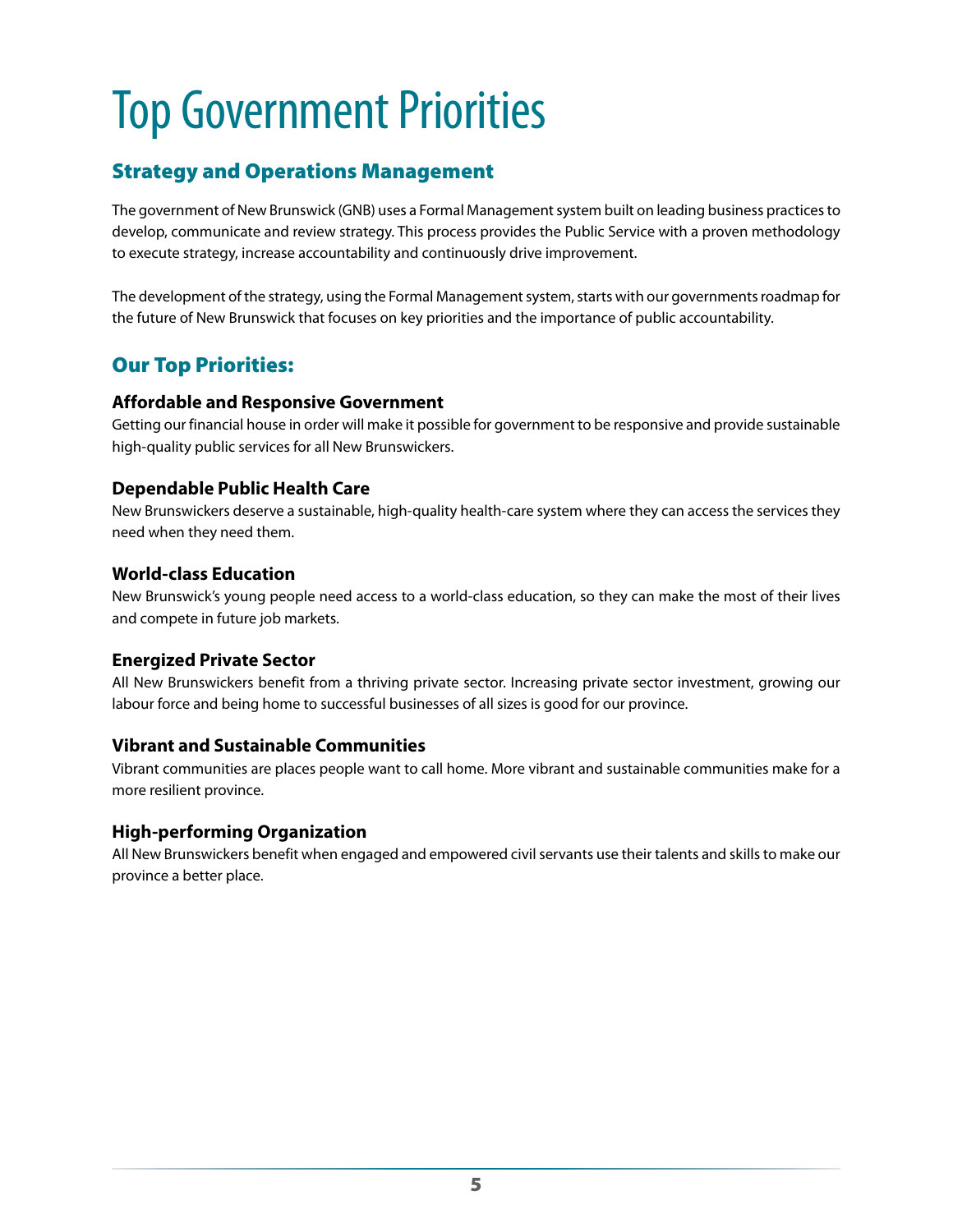# <span id="page-8-0"></span>**Highlights**

During the 2019-2020 fiscal year, Tourism, Heritage and Culture focused on these strategic priorities:

#### **Tourism**

- Created and delivered integrated marketing programs in external markets of Ontario, Quebec and USA.
- Participated in integrated marketing programs (including Trade and Travel Media Initiatives) in New England, the United Kingdom, Germany and China.
- Delivered a campaign in the France market.
- Delivered a marketing program targeting snowmobilers in the Quebec market.
- As part of the tourism product innovation strategy, enabled over 50 tourism businesses and entrepreneurs to elevate their product offerings and market-readiness.
- Partnered with industry to deliver the first NB Eating Heritage Symposium. The Symposium celebrated local food by inspiring and connecting local producers, tourism operators and destination marketing organization to promote a New Brunswick "taste of place".
- Delivered the INSPIRE program, a leading edge (first in Canada) professional development program for the tourism industry. With a focus on experience development and entrepreneurship, this program allowed tourism entrepreneurs to take their businesses to the next level.
- To grow awareness of NB as a tourism destination, delivered customized media tours in New Brunswick hosting 125 journalists, film crews and media influencers from key markets (Canada, US, France, UK, Germany), resulting in a total ad value of \$8.7M and generated 433M circulations and impressions.
- Partnered with Porter Airlines, Discover Saint John, Fredericton Tourism and Moncton Tourism on campaign activity to increase passengers to these regions. Campaign period bookings increased by 14.8 per cent over the previous year.

#### **Parks and Attractions**

- Provincial Parks and Attractions welcomed 1.23 million guests and sold 76,200 campsite nights.
- The Bike Park at Sugarloaf Provincial Park was awarded title "Best Bike Park –In Eastern Canada" by [mtbparks.com](http://mtbparks.com) for fifth consecutive year.
- Parlee Beach was designated as a Blue Flag destination for the 2019 tourism season. The Blue Flag provides recognition of high-water quality, environmental stewardship, community involvement and knowledge-sharing.
- Invested \$12.9M in capital improvements and maintenance in Provincial Parks. Key improvements were a new lodge and trail bridge at Mount Carleton, upgrades to the Fundy Trail Parkway Cookhouse and Hearst Lodge, Wolastoq Valley Trail stabilization and surfacing, and historical preservation projects at Ministers Island.
- Completed a comprehensive public engagement process as part of planning efforts to establish a protected area in the Restigouche River Watershed.
- Implemented the New Brunswick Trails Action Plan to develop signature trails with high tourism and recreation value. Signature Trails are designed for multipurpose use, including motorized trails for ATV and snowmobile users, and greenway trails for hiking, cycling, and outdoor enthusiasts.
- Invested \$100,000 to improve accessibility for people with limited mobility and physical disabilities. The Mactaquac Provincial Park office received accessible washrooms, four Hippocampe wheelchairs, three WaterWheels floating beach wheelchairs and one adaptive mountain bike – the Bowhead Reach - were purchased and distributed strategically throughout the parks system.
- Enhanced the Christmas Mountains Snowmobile Trail Network with construction of a retail fuel facility and storage shed, which was then operated by Maliseet Fuels of the Woodstock First Nation.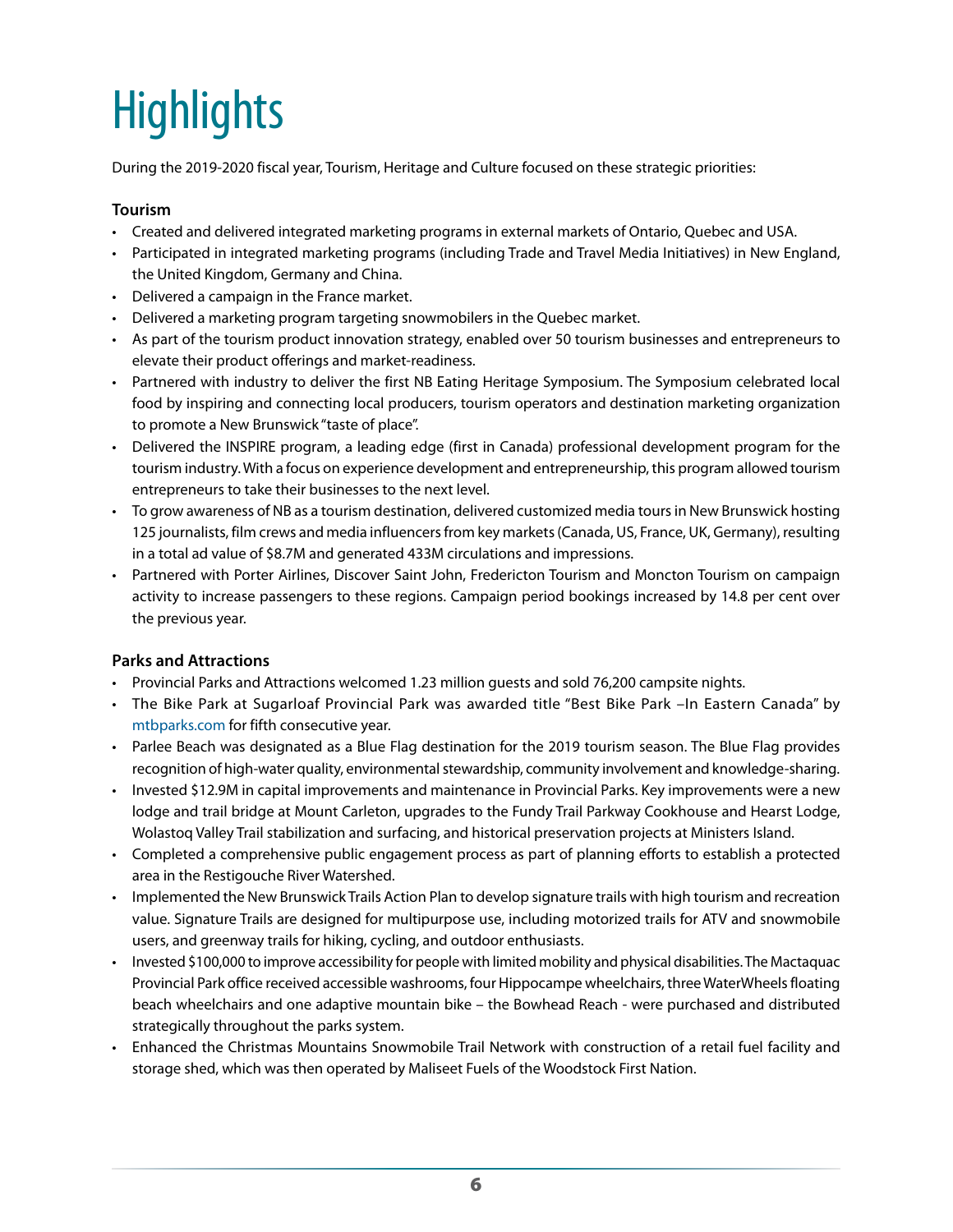#### **Culture**

- Surveyed 637km of NB's coastline to improve our knowledge of archaeological resources, resulting in 89 new Indigenous sites and 114 new historic sites registered in the Provincial Archaeological Sites Database.
- Collaborated with Department of Transportation and Infrastructure on the development of a conservation approach to provincially-owned covered bridges;
- Under the Public Art Policy for the province of New Brunswick, two public art pieces were commissioned for new buildings at Mount Carleton Provincial Park and Maplehurst Middle School.

#### **Sport and Recreation**

- Addressed barriers faced by Women and Girls in Sport and Recreation (WGSR) by providing GoNB funding and partnering with She is Active NB and Coach NB.
- Provided core funding and worked with Aboriginal Sport and Recreation New Brunswick (ASRNB) to contribute to a healthier future for Aboriginal communities, families and individuals by making sport, recreation and physical activity a priority.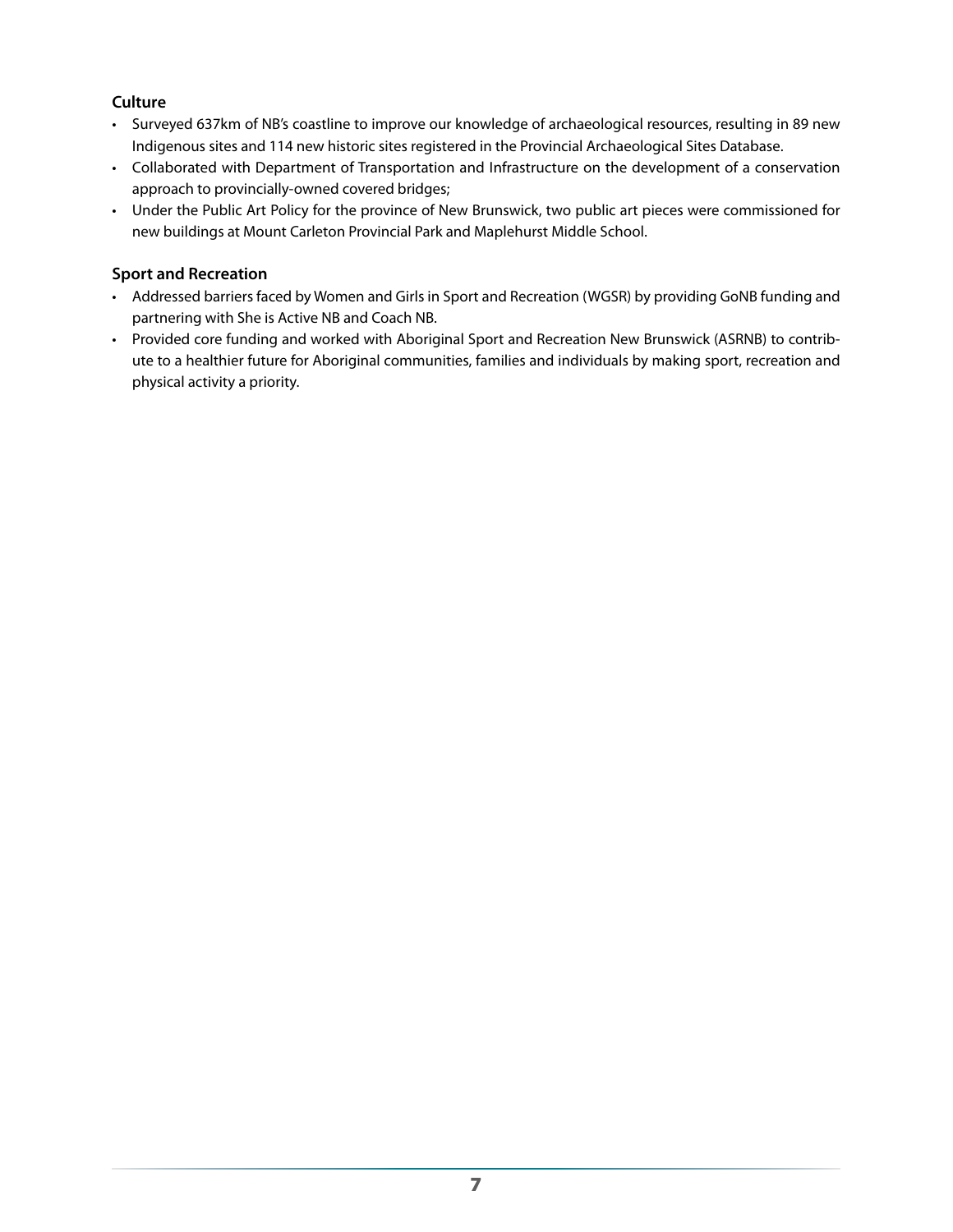# <span id="page-10-0"></span>Performance measures

| <b>Energized private sector</b>                     | <b>Measures</b>                                                                                                       |
|-----------------------------------------------------|-----------------------------------------------------------------------------------------------------------------------|
| Grow spending on natural resource-based tourism     | Visitation at strategic parks and attractions<br>Number of NB'ers camping in parks<br>Parks visitor experience rating |
| Build strategic tourism infrastructure              | Percent of strategic tourism infrastructure projects on-track                                                         |
| Grow NB as a tourism destination                    | Number of referrals (i.e. potential customers) sent to tourism operators from<br>TourismNB website                    |
| Grow companies by product and experience innovation | Number of new products and experiences developed with businesses                                                      |
| <b>Vibrant and sustainable communities</b>          | <b>Measures</b>                                                                                                       |
| Improve inventory of built heritage and archaeology | Kilometers of NB coast line surveyed, and archaeological resources inventoried                                        |
| <b>Partner with First Nations and communities</b>   | Number of Heritage and Culture MOU's established                                                                      |
| Grow participation in quality sport and recreation  | Number of paid, registered members (participants) in Provincial Sport<br><b>Organizations</b>                         |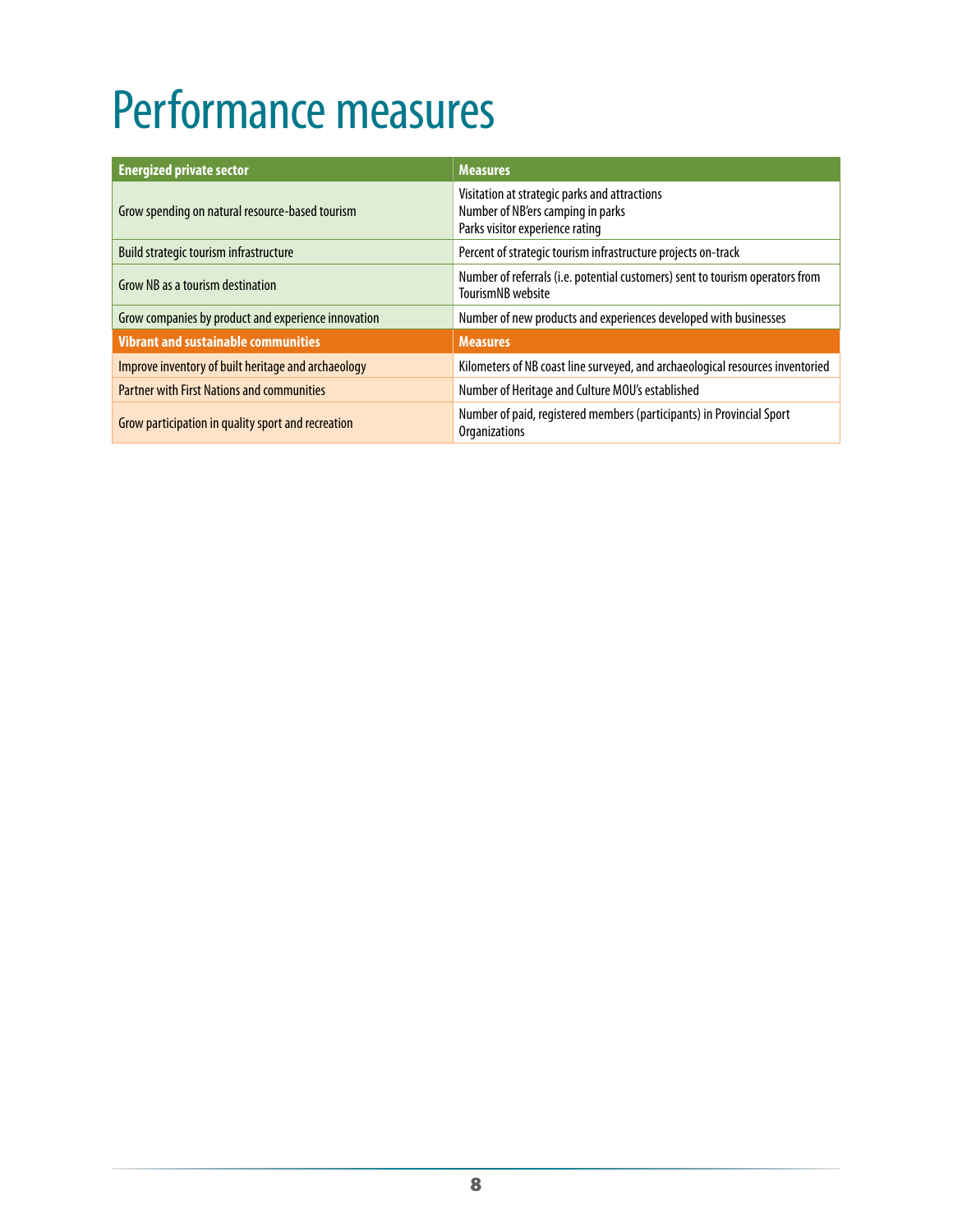#### **Objective of the measure**

Grow spending on natural resource-based tourism

#### **Measure**

Visitation at strategic parks and attractions

#### **Description of measure**

Participation levels at two parks, Parlee Beach and Mt. Carleton for June to September, were collected through camping and day use permits.

#### **Overall performance**

Exceeded target, visits increase by 12 per cent

#### *Visitation at strategic parks and attractions*



#### **Why do we measure this?**

The Department of Tourism, Heritage and Culture invested strategically in capital infrastructure, programming, and visitor experience in these two parks with the desired outcome of increased visitation. This is a measure of the effectiveness of provincial parks in attracting New Brunswick residents and visitors to the province's natural and heritage resources.

#### **What initiatives or projects were undertaken in the reporting year to achieve the outcome?**

The department delivered partnership and program management initiatives to increase participation in programs at provincial parks and attractions.

The department implemented a combined Internet and social-media marketing strategy encouraging New Brunswickers to unplug, get outside and get healthy at New Brunswick parks and attractions. The youth-led Get Outside! NB program delivered regular, signature events and activities in parks for the fifth year.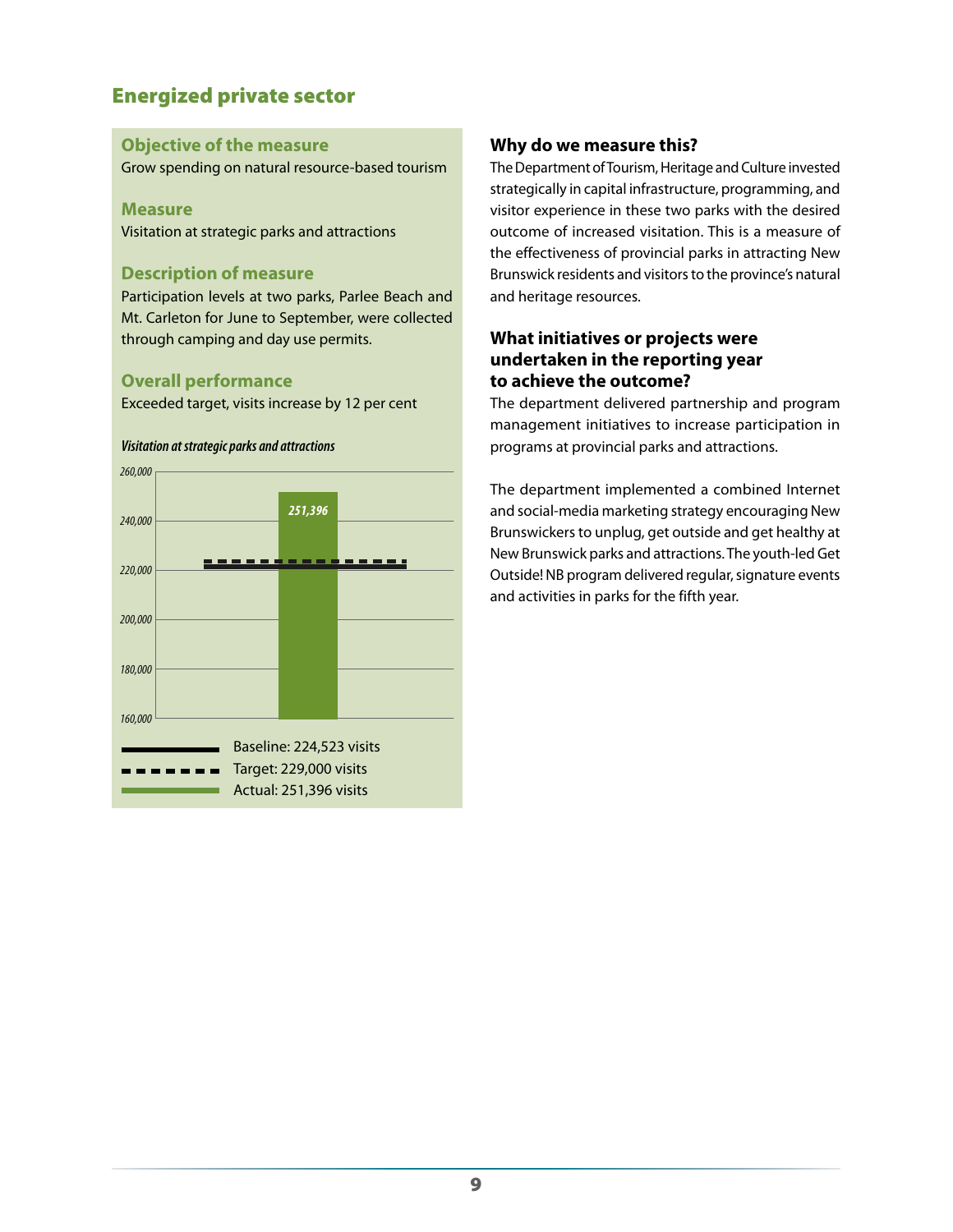#### **Objective of the measure**

Grow spending on natural resource-based tourism

#### **Measure**

Number of New Brunswicker's camping in parks

#### **Description of measure**

Participation levels at are collected through camping permits

#### **Overall performance**

Did not meet target, had a 1 per cent decrease

#### *Number of New Brunswicker's camping in parks*



#### **Why do we measure this?**

This is a measure of the effectiveness of provincial parks programs in attracting New Brunswick residents to the province's natural and heritage resources.

#### **What initiatives or projects were undertaken in the reporting year to achieve the outcome?**

The department partnered with the Federal government to develop and implement a "Green Jobs" student employment program in parks. This initiative was focused on hiring 13 new summer students outside of regular student employment programs as Visitor Experience Coordinators to deliver new programs and experiences to increase visitation to provincial parks and attractions. The initiative was launched in fiscal 2018-2019 and extended to fiscal 2019-2020.

The department followed a combined Internet and social-media marketing strategy encouraging New Brunswickers to unplug, get outside and get healthy at New Brunswick parks and attractions. The youth-led Get Outside! NB program delivered regular, signature events and activities in parks for the fifth year.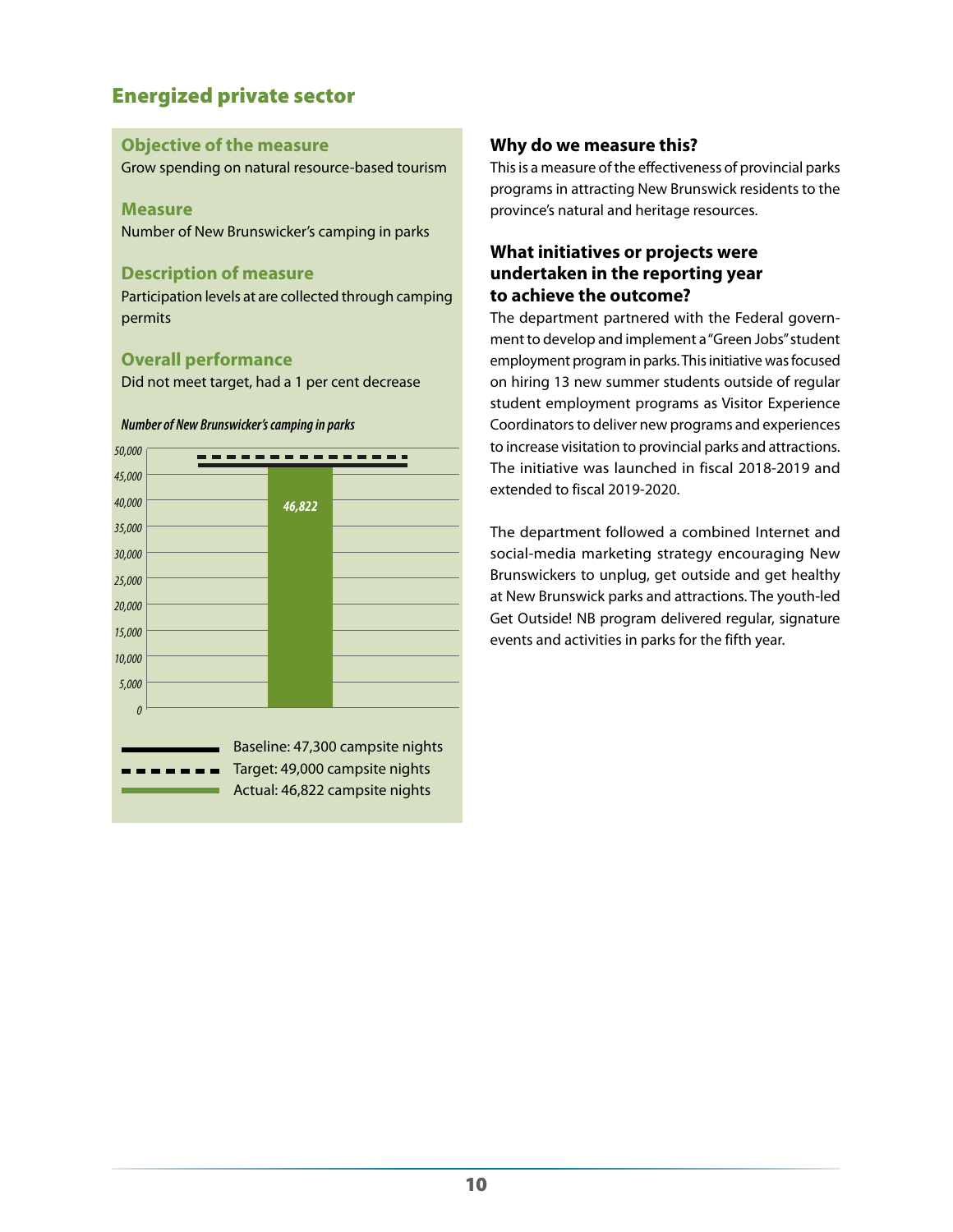#### **Objective of the measure**

Grow spending on natural resource-based tourism

#### **Measure**

Parks visitor experience rating (for strategic parks and attractions where we predict growth)

#### **Description of measure**

This measures the percent of visitors that rated their experience as excellent on TripAdvisor.

#### **Overall performance**

No change from previous year

#### *Parks visitor experience rating (for strategic parks and attractions where we predict growth)*



#### **Why do we measure this?**

Understanding and improving the park visitor experience is a strategic priority for Tourism, Heritage and Culture. Visitor experience ratings are derived from guest reviews and ratings through a third-party service – TripAdvisor. Using a widely accessible third-party service enables provincial park managers to quickly gather and respond to user feedback.

#### **What initiatives or projects were undertaken in the reporting year to achieve the outcome?**

Park managers and central staff took 'ownership' of the TripAdvisor pages to enable staff to respond directly and quickly to user ratings. Parks used signage and leaflets to increase the number of reviews.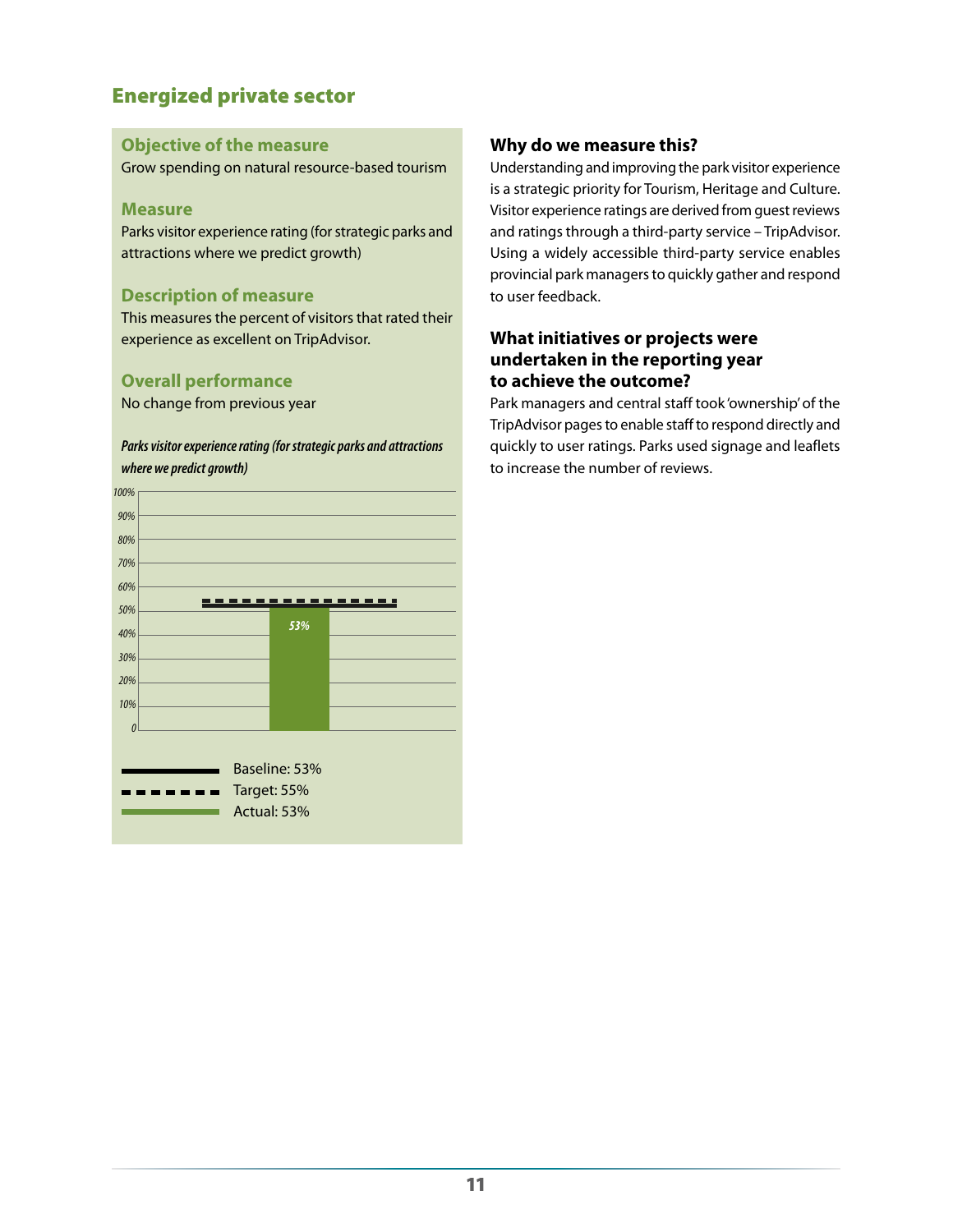#### **Objective of the measure**

Build strategic tourism infrastructure

#### **Measure**

Percent of strategic tourism infrastructure projects on-track

#### **Description of measure**

Percent of projects that are delivered "on-track"

#### **Overall performance**

Exceeded target



#### *Percent of strategic tourism infrastructure projects on-track*

#### **Why do we measure this?**

Investments in new and existing strategic infrastructure is critical to the success of the department and building these improvements on schedule is a key metric for getting them operational.

#### **What initiatives or projects were undertaken in the reporting year to achieve the outcome?**

The Capital and Asset Management Branch was created to better manage significant investments in strategic tourism infrastructure at parks, attractions and heritage sites falling within the scope of the department's responsibility.

The department directed approximately \$9.5M to strategic infrastructure projects such as a new lodge at Mount Carleton, a trail bridge replacement at Mount Carleton, upgrades to the Fundy Trail Parkway Cookhouse and Hearst Lodge, Wolastoq Valley Trail stabilization and surfacing, and Historical Preservation projects at Ministers Island.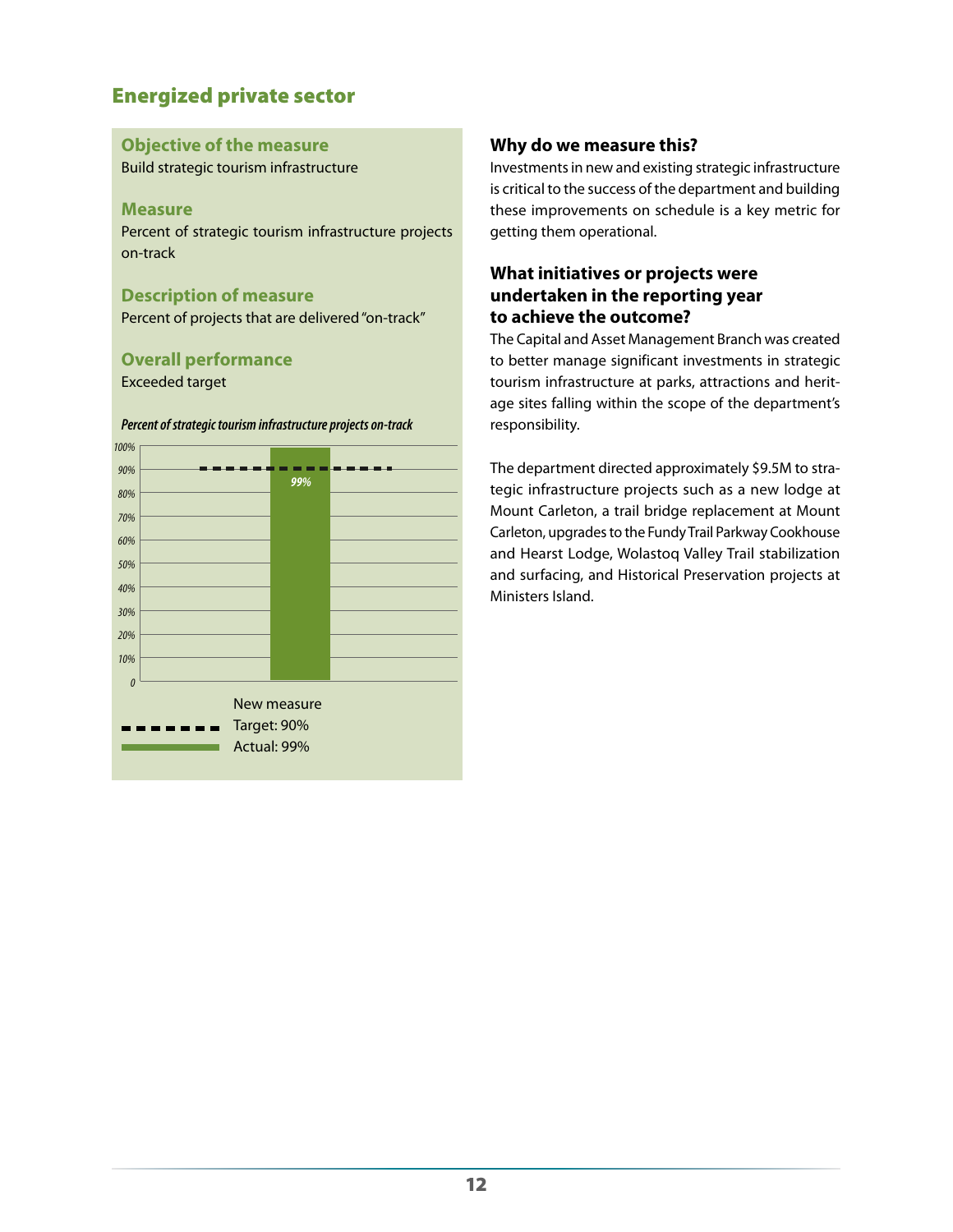#### **Objective of the measure**

Grow NB as a tourism destination

#### **Measure:**

Number of referrals (i.e. potential customers) sent to tourism operators from TourismNB website

#### **Description of measure:**

Measures the number of visitors "referred" from Tourism, Heritage and Culture's tourism campaigns and are then directly linked to the tourism industry.

#### **Overall performance:**

Exceeded target

*Measures the number of visitors "referred" from Tourism, Heritage and Culture's tourism campaigns and are then directly linked to the tourism industry.*

| 300,000  |  |                 |                              |
|----------|--|-----------------|------------------------------|
| 270,000  |  | 297,567         |                              |
| 240,000  |  |                 |                              |
| 210,000  |  |                 |                              |
| 180,000  |  |                 |                              |
| 150,000  |  |                 |                              |
| 120,000  |  |                 |                              |
| 90,000   |  |                 |                              |
| 60,000   |  |                 |                              |
| 30,000   |  |                 |                              |
| $\theta$ |  |                 |                              |
|          |  |                 |                              |
|          |  |                 | <b>Baseline: new measure</b> |
|          |  | Target: 200,000 |                              |
|          |  |                 | Actual: 230,145 (Summer      |
|          |  |                 | Campaign) + 67,422 (winter   |
|          |  | campaign)       |                              |

#### **Why do we measure this?**

Generating more customers for the tourism industry through marketing efforts is a primary function of Tourism, Heritage and Culture. The number of referrals is one of the indicators Tourism, Heritage and Culture uses to gauge the effectiveness of marketing.

#### **What initiatives or projects were undertaken in the reporting year to achieve the outcome?**

The department delivered a marketing campaign in Ontario, Quebec, USA, New Brunswick that included digital ads, social media channels content /ads, 3<sup>rd</sup> party content, partnerships and website.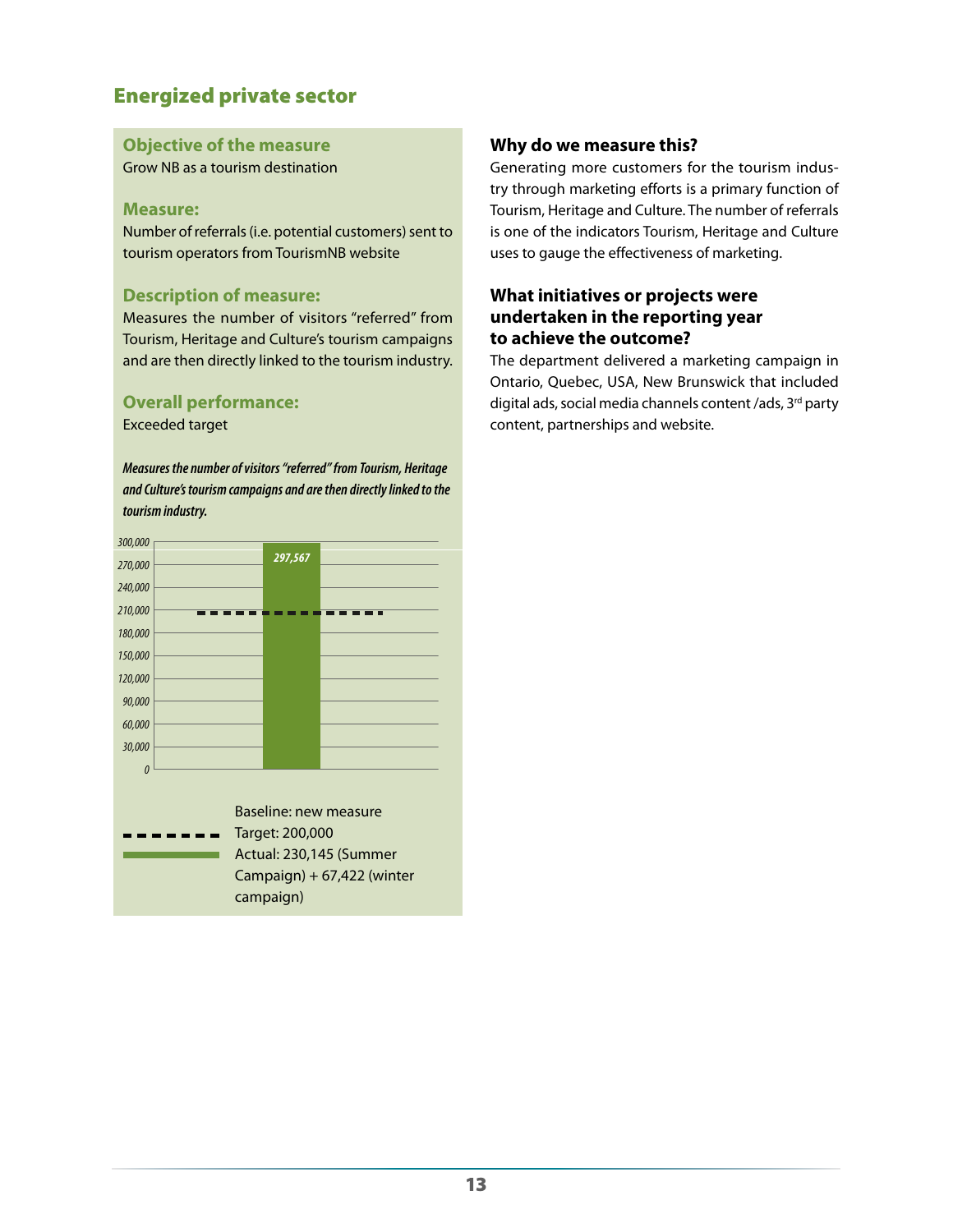#### **Objective of the measure**

Grow companies by product and experience innovation

#### **Measure:**

Number of new tourism products and experiences developed with tourism businesses

#### **Description of measure:**

This counts the number of new tourism products or experiences developed by new or current tourism operators that are enabled by Tourism, Heritage and Culture programs.

#### **Overall performance:**

Exceeded target

*Number of new tourism products and experiences developed with tourism businesses*



#### **Why do we measure this?**

Increasing the number and quality of tourism products/ experiences is a pillar for overall tourism economic growth, as this increases the visitor experience and the revenue for operators, and ultimately the tourism economy.

#### **What initiatives or projects were undertaken in the reporting year to achieve the outcome?**

- The department shaped the INSPIRE program, a leading edge (first in Canada) professional development program by Tourism, Heritage and Culture for the tourism industry. With a focus on experience development and entrepreneurship, this leading-edge program allows tourism entrepreneurs to take their businesses to the next level.
- Accelerated Market Readiness, a business mentoring program that provides recommendations intended to advance the product and market readiness of a tourism business.
- Created a Tourism Community Development Plan.
- Encouraged new tourism entrepreneurs through the Tourism Start Up Bootcamps.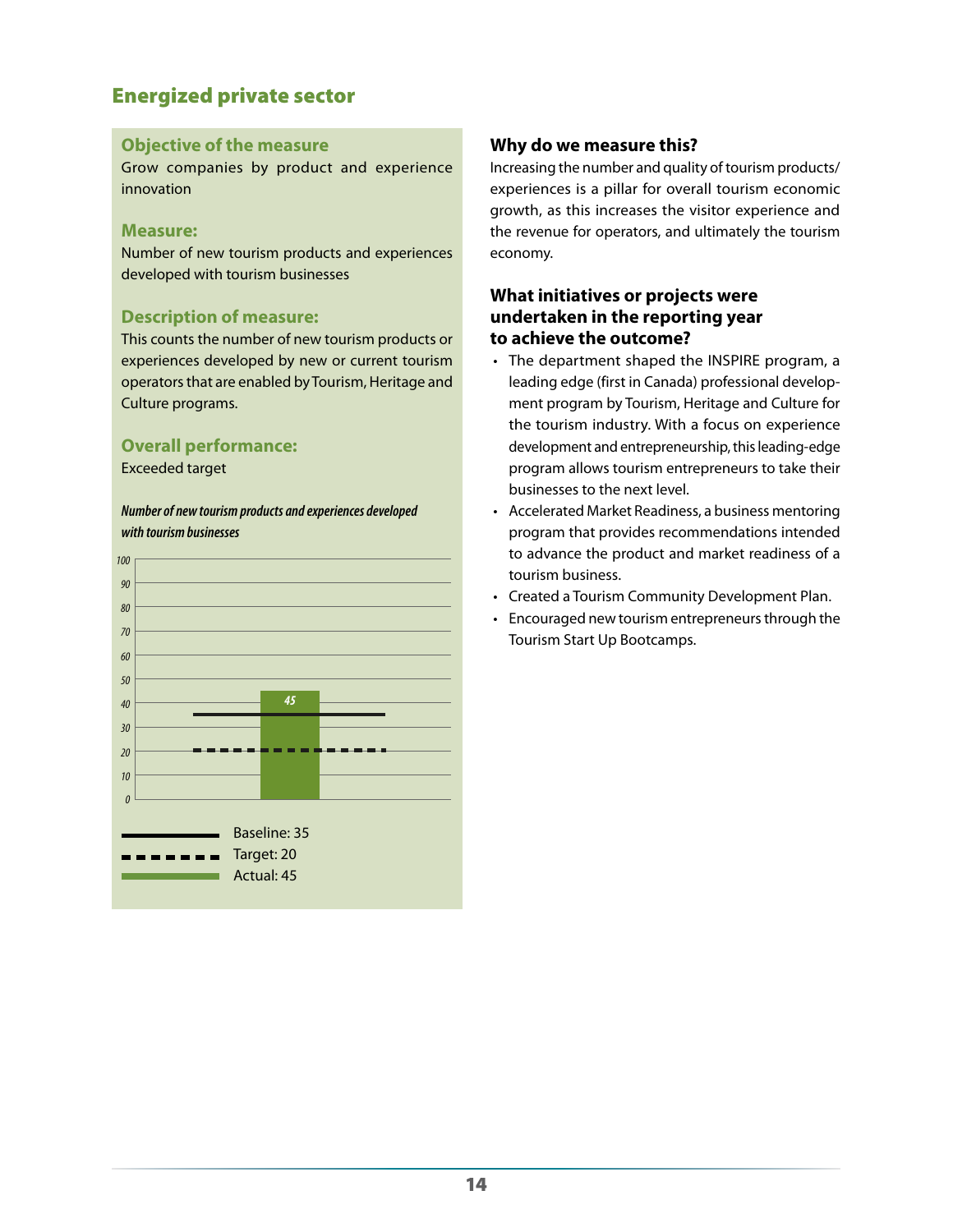### Vibrant and sustainable communities

#### **Objective of the measure**

Improve inventory of built heritage and archaeology

#### **Measure:**

Kilometers of New Brunswick coast line surveyed, and archaeological resources inventoried

#### **Description of measure:**

Kilometers of New Brunswick coast line surveyed

#### **Overall performance:**

Exceeded target

#### *Kilometers of New Brunswick coast line surveyed, and archaeological resources inventoried*



#### **Why do we measure this?**

Climate changes are impacting coastal areas through the increased frequency and intensity of storms and sea level surges. These events threaten both the known and yet to be discovered archaeological resources of New Brunswick. Surveying coastal areas is an important action to conserve our heritage.

#### **What initiatives or projects were undertaken in the reporting year to achieve the outcome?**

The department initiated a multi-year survey to assess coastal archaeological resources. This improved our knowledge of coastal archaeological resources, and enabled the department to monitor and where possible, mitigate the impacts. Eighty-nine new Indigenous sites and 114 new Historic sites were registered into the Provincial Archaeological Sites Database. Tourism, Heritage and Culture extends thanks to Visiting Archaeologist Dr. Jessie Birkett-Rees from Monash University, Australia, for contributing to these survey results.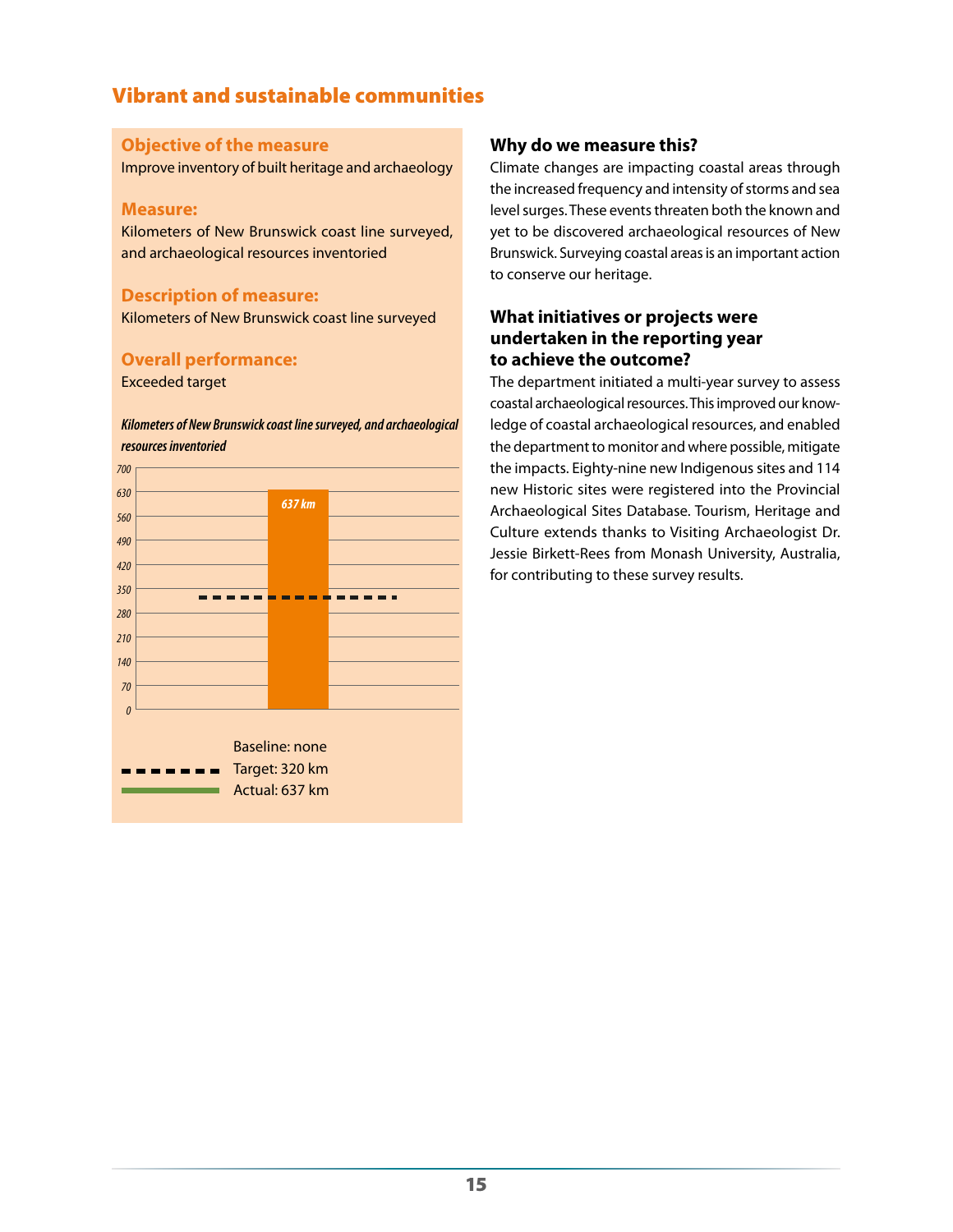### Vibrant and sustainable communities

#### **Objective of the measure**

Partner with First Nations and communities

#### **Measure:**

Number of heritage and culture Memorandum of Understandings (MOU's) established with First Nation

#### **Description of measure:**

Number of Memorandum of Understandings

#### **Overall performance:**

Achieved target

*Number of heritage and culture Memorandum of Understandings (MOU's) established with First Nation*



#### **Why do we measure this?**

Memorandum of Understandings are powerful tools that allow Tourism, Heritage and Culture to collaborate with First Nation on the management of heritage and archaeological resources by establishing agreed upon policies and procedures.

#### **What initiatives or projects were undertaken in the reporting year to achieve the outcome?**

The department signed a Memorandum of Understanding with Metepenagiag First Nation for the management of heritage and archaeological resources at Metepenagiag Heritage Centre. Tourism, Heritage and Culture also established a bi-lateral table with Wolastoqey Nation in New Brunswick to establish communication protocols and other management tools for archaeological resources.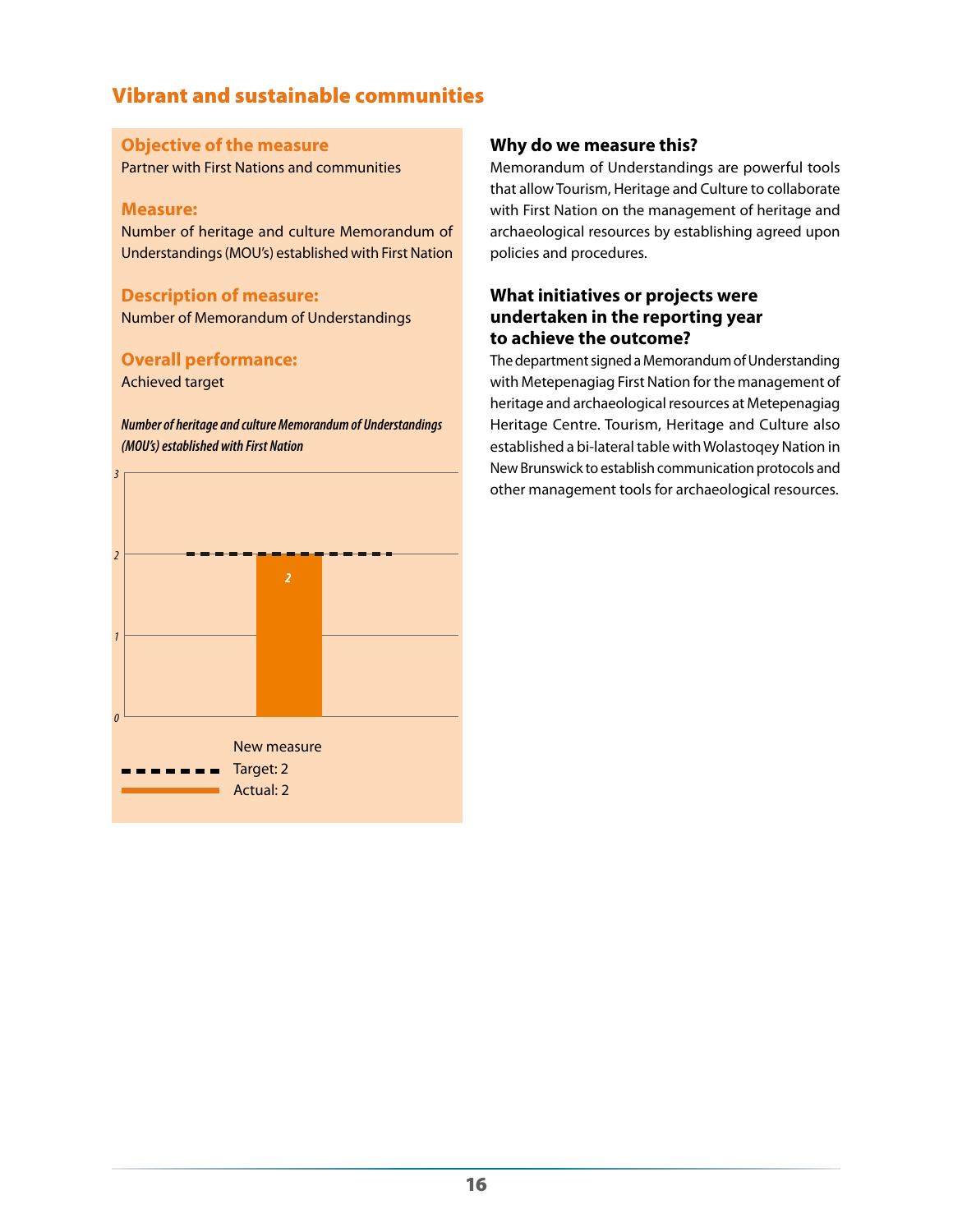### Vibrant and sustainable communities

#### **Objective of the measure**

Grow participation in quality sport and recreation

#### **Measure:**

Number of paid, registered members (participants) in Provincial Sport Organizations (PSO)

#### **Description of measure:**

Number of paid, registered members during the calendar year

#### **Overall performance:**

Exceeded target

## *Number of paid, registered members (participants) in Provincial*

*Sport Organizations (PSO)*

| 125,000 |  |                                                                     |  |
|---------|--|---------------------------------------------------------------------|--|
| 112,500 |  |                                                                     |  |
| 100,000 |  | 105,672                                                             |  |
| 87,500  |  |                                                                     |  |
| 75,000  |  |                                                                     |  |
| 62,500  |  |                                                                     |  |
| 50,000  |  |                                                                     |  |
| 37,500  |  |                                                                     |  |
| 25,000  |  |                                                                     |  |
| 12,500  |  |                                                                     |  |
| 0       |  |                                                                     |  |
|         |  | <b>Baseline: 87,282</b><br>Target: 88,155<br><b>Actual: 105,672</b> |  |
|         |  |                                                                     |  |

#### **Why do we measure this?**

Increasing participation by New Brunswickers in quality sport and recreation is a strategic goal for Tourism, Heritage and Culture and our partner organizations, as it improves active living and the well-being of New Brunswickers. The number of members in Provincial Sport Organizations is a key indicator of participation levels.

#### **What initiatives or projects were undertaken in the reporting year to achieve the outcome?**

The GoNB Sport Participation Bilateral Agreement dedicated \$577,000 annually to increasing participation in sport and improving physical literacy.

The Women and Girls in Sport initiative was launched to increase women and girls participating in sport at all levels (participants, coaches, officials and leaders).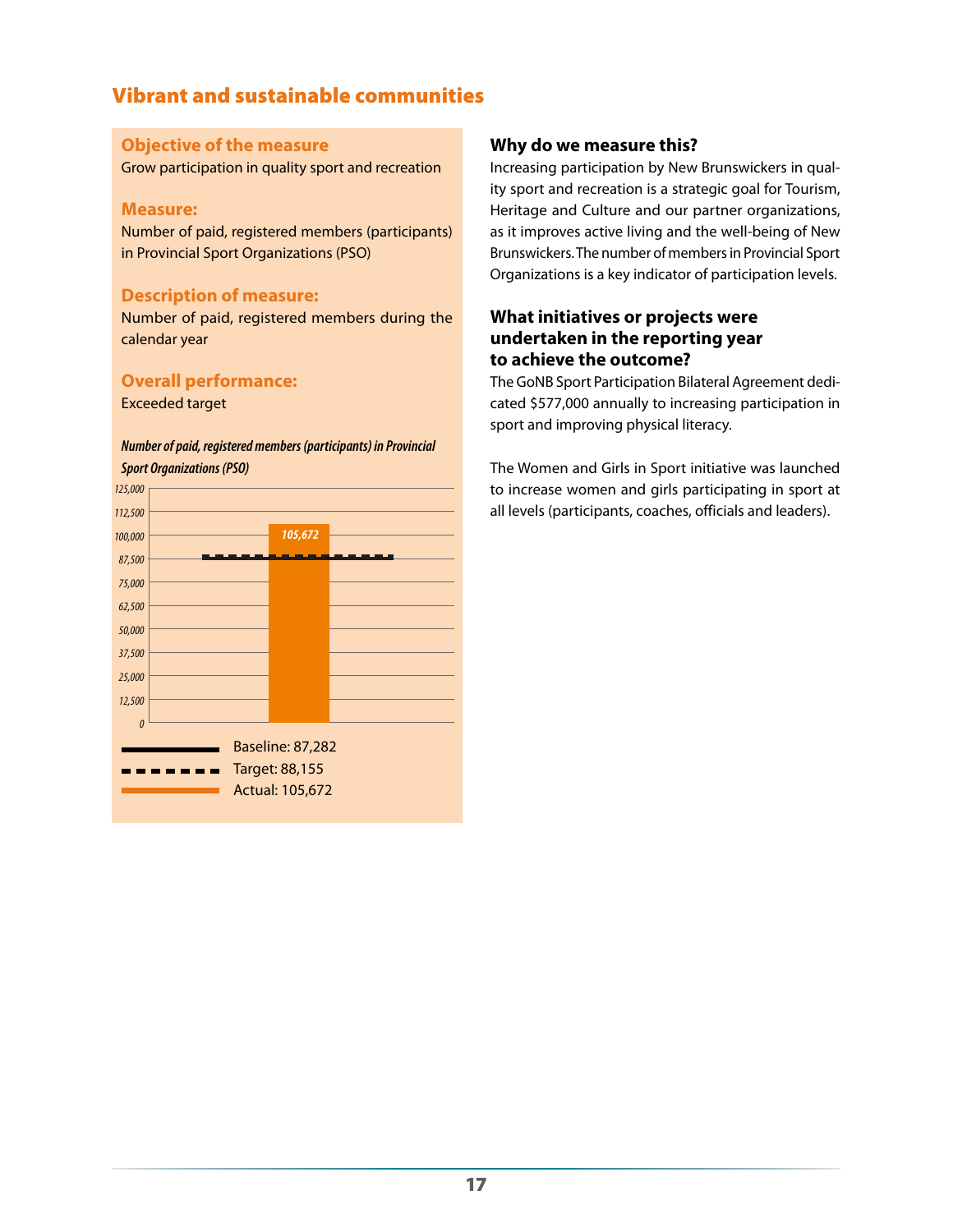# <span id="page-20-0"></span>Overview of departmental operations

The mandate of the Department of Tourism, Heritage and Culture is to foster economic growth, pride of place, and the well-being of New Brunswickers through the conservation, development and promotion of New Brunswick's natural, cultural, recreational and heritage resources.

# High-level organizational chart

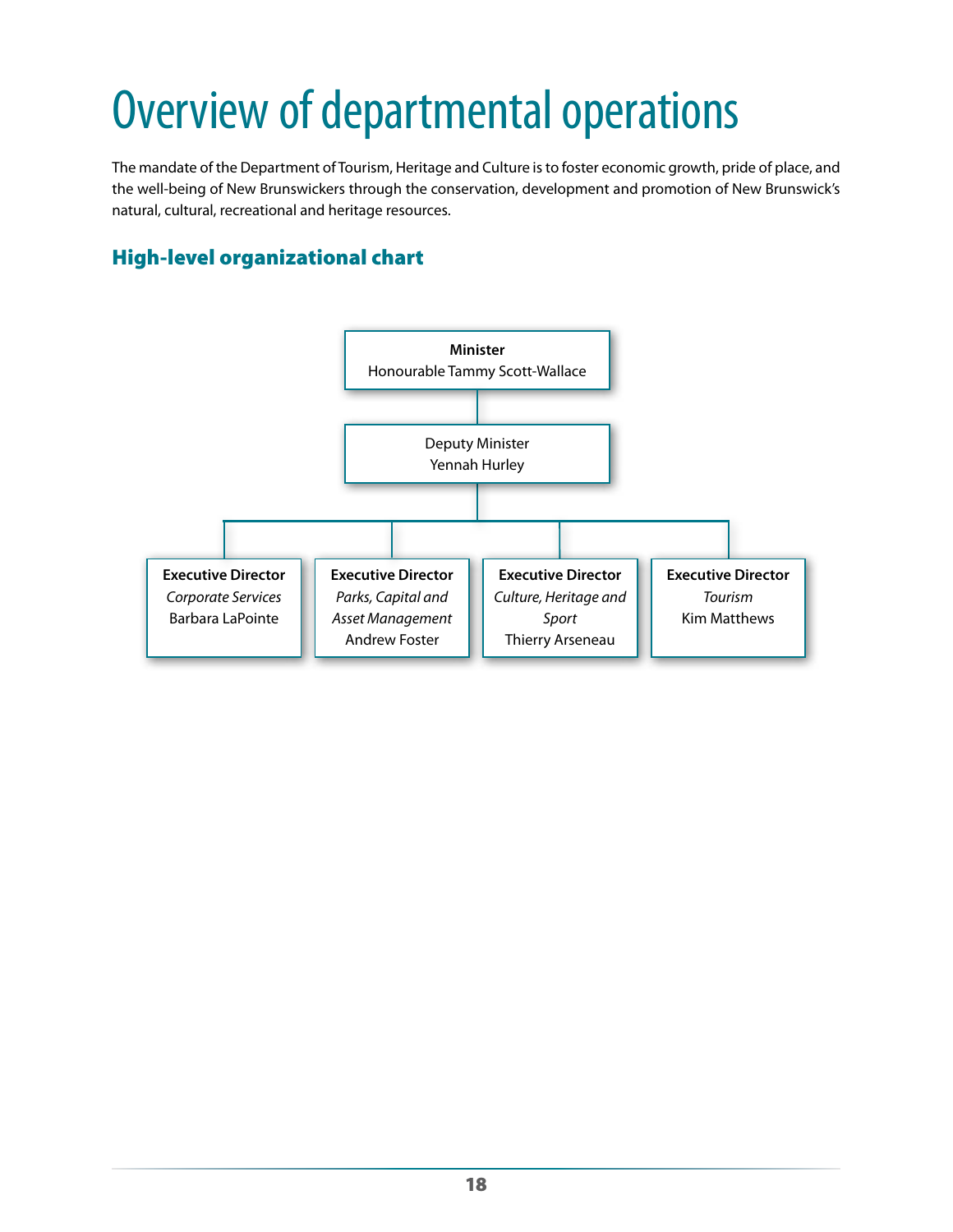# <span id="page-21-0"></span>Division overview and highlights

# Tourism Division

The Tourism Division's mandate is to provide leadership in the development and implementation of innovative experiential tourism products, multi-channel marketing and sales campaigns, social media community management, visitor counselling, and travel media strategies to meet the objectives of the Tourism Growth Strategy. The division has three branches: Product Innovation, Destination Marketing and Sales, and Partnerships.

The division implemented nine initiatives designed to build the New Brunswick tourism industry capacity to host future guests. The initiatives were:

- **1.** NB Ambassador Initiative
- **2.** NB Staycation Campaign
- **3.** Export Marketing
- **4.** Industry Capacity Building and Training
- **5.** Experience and Product Development
- **6.** Community Tourism Development
- **7.** Industry Advisory Committee
- **8.** Strategic Infrastructure
- **9.** Fish and Hunt

### **The Product Innovation Branch**

The Product Innovation Branch provides vision and leadership on tourism product development and experiences to New Brunswick tourism entrepreneurs and small businesses. The branch focused on researching, analyzing and testing innovative product concepts, and played a key role in raising the level of entrepreneurship and innovation to the industry.

#### **Industry Capacity Building and Training**

#### **Highlights**

- The tourism product innovation strategy enabled over 50 tourism businesses and entrepreneurs to elevate their product offerings and market-readiness.
- Two "Start-Up in Tourism" weekends were held in 2019, one in Bathurst (French) and one in Miramichi (Indigenous). Four new tourism business were launched due to this initiative.

#### **Experience and Product Development**

#### **Highlights**

- Over 40 new tourism products and experiences were developed in the themes of culinary, adventure, parks, and culture/Indigenous.
- Partnered with industry to deliver the first NB Eating Heritage Symposium. The Symposium celebrated local food by inspiring and connecting local producers, tourism operators and destination marketing organization to promote a New Brunswick "taste of place".
- ◆ Delivered INSPIRE, a leading edge (first in Canada) professional development program for the tourism industry. With a focus on experience development and entrepreneurship, this program allowed tourism entrepreneurs to take their business to the next level.
- Worked with Department of Transportation and Infrastructure on additional wayfinding signage for the NB scenic drives. The Fundy Scenic Drive was extended to include the Fundy Isles (Grand Manan, Deer Island and Campobello).

#### **Community Tourism Development**

#### **Highlights**

- Assisted the Village of Alma to expand the Alma Lobster Fleet Launch into a three-day festival that allowed the Village to showcase their heritage, culture, and local food and beverage. This enabled the Village to extend their tourism season and build their sense of community pride.
- Worked with coastal and First Nations communities on destination development.
- ◆ Supported the Department of Environment and Local Government in changes to the *Local Governance Act* for a bylaw enabling the Tourism Accommodation Levy.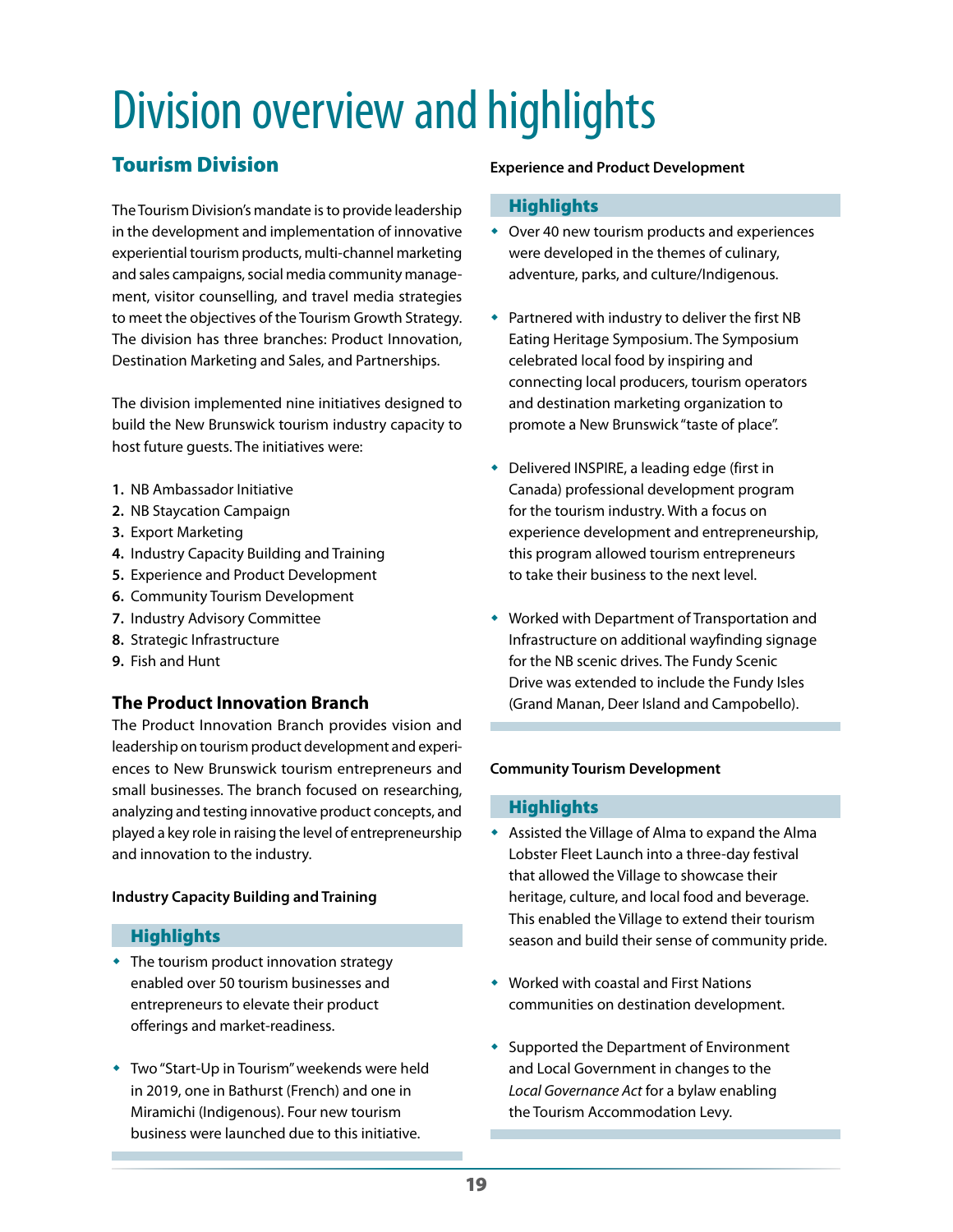#### **Destination Marketing and Sales Branch**

The mandate of the Destination Marketing and Sales Branch is to communicate to the target visitor through innovative, integrated, technology driven solutions. This is achieved by speaking to the potential visitor where they are, providing the information they need, regardless of device. This includes marketing campaigns as well as travel media efforts. The branch is also responsible for positioning and promoting New Brunswick as a tourism destination through travel-trade channels (i.e. travel and transportation companies, airline carriers, travel agents and online operators) in Canada, the United States, France, the United Kingdom, Germany and China. The branch ensures that New Brunswick travel products and experiences are profiled in the marketing campaigns of various travel companies. The branch also manages the Provincial Visitor Information Centers.

#### **NB Staycation Campaign**

#### **Highlights**

- Delivered the winter *Getting Away is Closer than you Think* Campaign – targeting New Brunswickers.
- $\bullet$  In partnership with maple syrup producers and craft alcohol producers facilitated and promoted the *Tap into New Brunswick* campaign to create partnerships and build awareness of New Brunswick's maple syrup products and experiences.
- Developed and implemented a social media challenge to New Brunswickers in the summer.

#### **Export Marketing**

#### **Highlights**

- Created and delivered integrated marketing programs in external markets of Ontario, Quebec and USA.
- Participated in integrated Marketing program (including Trade and Travel Media Initiatives) in New England, the United Kingdom, Germany and China, in partnership with pan-Atlantic provincial partners, Tourism Atlantic/ACOA and Destination Canada.
- Delivered a campaign in the France market, in partnership with Destination Canada.
- Delivered a marketing program targeting snowmobilers in the Quebec market, in partnership with the Northern Odyssey regional group (Edmundston, Campbellton, Chaleur and Acadian Peninsula).
- Delivered customized media tours in New Brunswick which involved hosting 125 journalists, film crews and media influencers from primarily key markets (Canada, US, France, UK, Germany), resulting in a total ad value of \$8.7M and circulation/impressions of \$433M.
- Nine-page full colour spread on the World Pond Hockey Championships in Air Canada's enRoute magazine, both print and on-line, which was a result of the media team's efforts.
- Polaris New Brunswick episode on Fox Sports Network, bringing broad exposure and excellent niche market appeal.
- Winter glamping in New Brunswick received coverage in The Globe and Mail, Forbes magazine and MSN for some excellent exposure.
- Partnered with the Atlantic Ballet Theatre Company in Moncton which stemmed the creation of an eight-part video series showcasing New Brunswick's cultural tourism through a fresh and creative lens.
- Sugarloaf Bike Park awarded title; for fifth consecutive year, of "Best Bike Park –In Eastern Canada" by [https://mtbparks.com.](https://mtbparks.com)

#### **Industry Capacity Building – Marketing/Web highlights:**

• Delivered the following training through the INSPIRE program: marketing boot camp, data and visitor segmentation, Using Google My Business, and Social Media white glove training.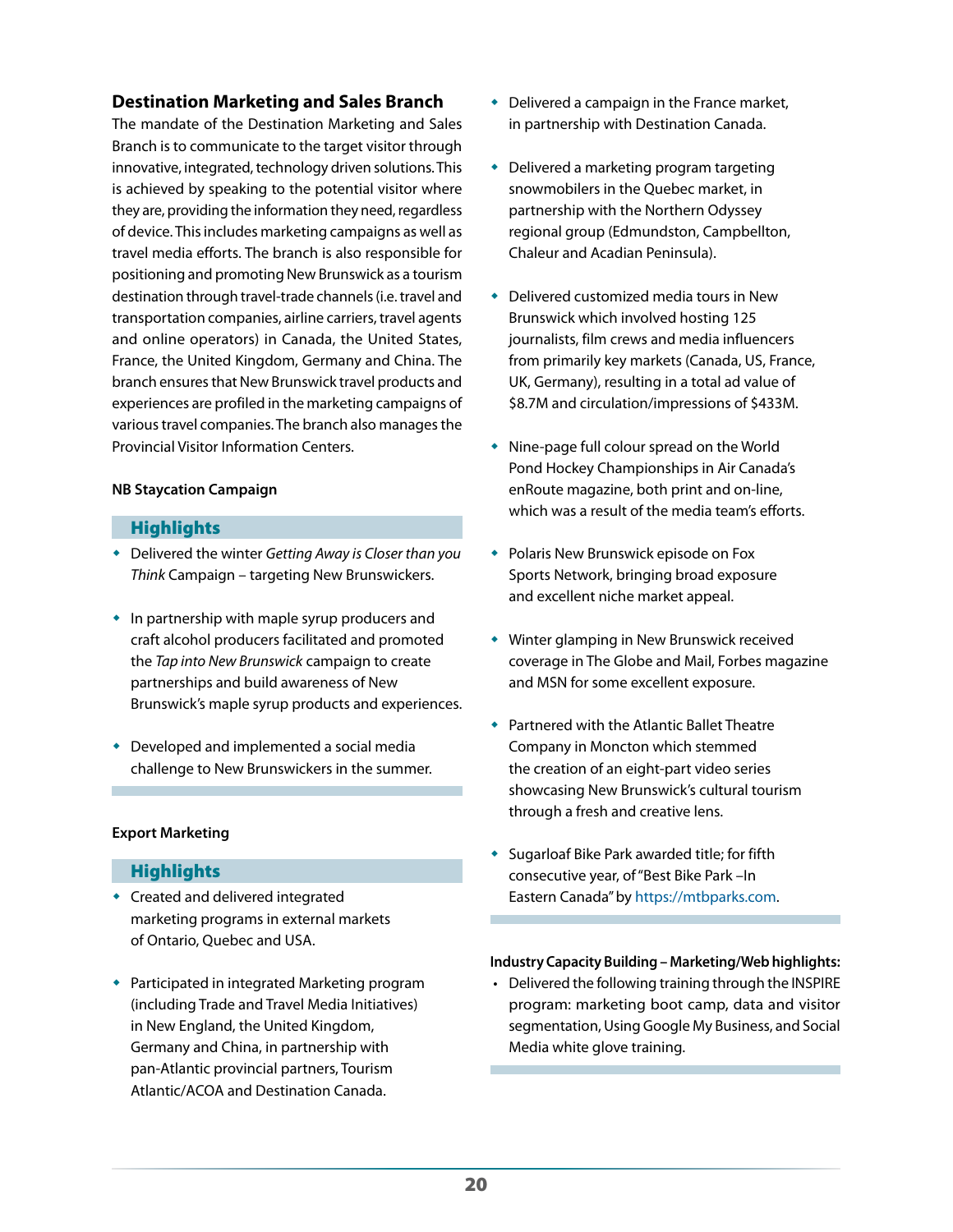#### **Partnership Branch**

The Partnership Branch is responsible for leveraging government and private investment to support tourism market and program development and managing the Tourism Industry Advisory Committee as well as Federal/ Provincial Relations and initiatives.

#### **Highlights**

- $\bullet$  Invested approximately \$1.4M in a diversified base of initiatives involving Federal government; Destination Canada, bordering Provincial jurisdictions, strategic travel companies, airlines, cruise etc. This investment leveraged \$4.7M to further elevate New Brunswick's awareness, presence and programming, which ultimately impacted visitation to New Brunswick, driving business to the tourism industry.
- Invested \$718,000 in the Atlantic Canada Agreement on Tourism (ACAT), a Federal/ Provincial agreement including Tourism Atlantic/ ACOA and the four provinces, focused on the US and UK markets. The province leveraged \$1.1M in additional marketing dollars allowing further amplification of consumer, travel trade and travel media programming in these highly competitive international markets. In addition, it enabled NB to work with key Publisher brands, that effectively resonate in each market and create new assets for each market.
- Partnered in the Tourism International Marketing Expansion (TIME) project, with Destination Canada, Tourism Atlantic/ACOA and the 4 provincial departments of Tourism, focused on building awareness and driving visitation from the German and China markets. New Brunswick invested \$75, 000 and leveraged \$1.5 M. Canadian based receptive tour operators to the China market, alone, booked over 4,000 room nights in NB and bookings from the German market resulted in over 5,500 room nights.
- Partnered with the Atlantic Canada Cruise Association (ACCA), investing \$9,300 and leveraging approximately \$330,000. In addition, THC partnered with Port Saint John and Discover Saint John on the Bay of Fundy partnership, investing \$35,000 and leveraging \$135, 000. These programs focused on strategic sales and marketing initiatives to maintain and further build the cruise market to the region. In 2019, Port Saint John received 79 ship calls, 196,000 passengers and 79,212 crew.
- Entered its second year of a three- year partnership with the Indigenous Tourism Association of Canada (ITAC); Tourism Atlantic/ACOA and the four provinces. THC's investment was \$8,333 and leveraged approx. \$315, 000. The purpose of the partnership was to elevate market development and market readiness in indigenous communities. Apart from developmental initiatives with several indigenous business owners throughout the province, industry partners participated in best practise missions; attendance at the International Indigenous Tourism Conference in BC in November AND the first Atlantic Indigenous Tourism Summit was held in Moncton on May 7/8, 2019.
- Partnered with Porter Airlines, Discover Saint John, Fredericton Tourism and Moncton Tourism on campaign activity, to drive increased passengers into Saint John, Fredericton and Moncton, Campaign period bookings increased by 14.8 per cent over the previous year with each of the three Cities experiencing a solid increase.
- Established the NB Tourism Industry Advisory Committee early in 2019, to ensure strategic exchanges, stronger collaboration and a stronger understanding of issues, challenges and opportunities by the tourism industry, was significantly expanded late in March of 2020 to ensure senior level, provincial in scope, representation all sectors/ organizations associated with the Tourism industry, in response to the COVID-19 crisis.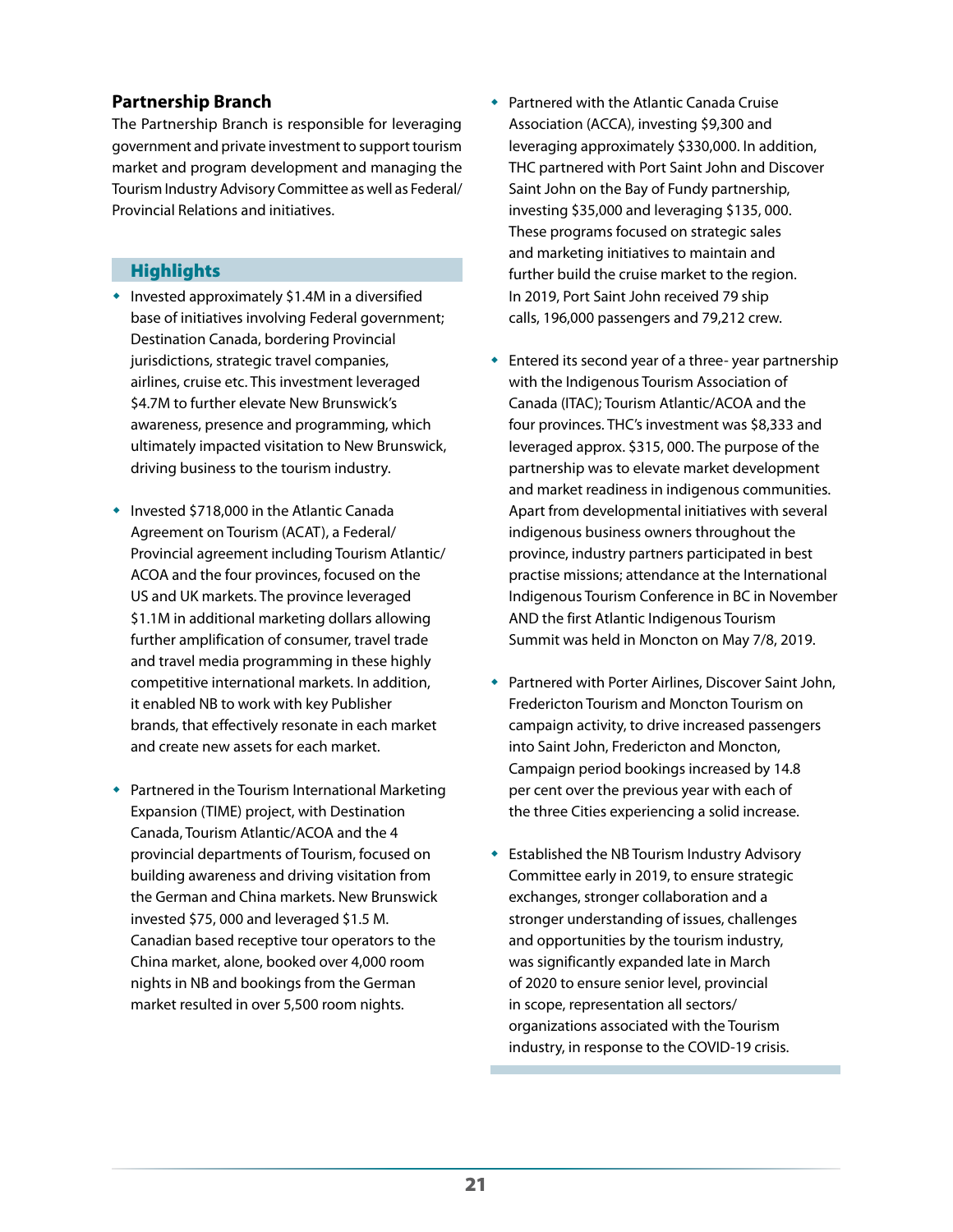### Culture, Heritage and Sport Division

The Culture, Heritage and Sport Division supports economic growth and fosters pride of place and wellbeing of New Brunswicker's through the conservation, development, promotion and nurturing of our heritage, arts, cultural, and sport and recreation sectors.

The division consists of three branches: Arts, Culture and Commemorations; Archaeology and Heritage; and Sport and Recreation.

#### **Arts, Culture and Commemorations Branch**

The Arts and Cultural Industries Branch provides leadership for the development, implementation and monitoring of government programs, policies and strategies supporting the arts and cultural industries (film, television and new media, music and sound recording, book and periodical publishing, visual arts and fine craft). The branch facilitates community cultural development and the economic development of New Brunswick's cultural industries through advisory services, financial assistance and technical services for arts organizations, associations and community. The branch manages collection ArtNB; and works collaboratively with the New Brunswick Arts Board ensuring the programs of both organizations are conducive to the advancement of the arts in New Brunswick.

The Arts and Cultural Industries Branch is composed of nine employees: two managers, four program consultants, one administrative assistant, one administrative officer and one art bank technician.

#### **Highlights**

- Creative Futures, the Cultural Policy for New Brunswick, was in year five of its implementation. All actions have been accomplished or are underway.
- Under the Public Art Policy for the province of New Brunswick, two public art pieces were commissioned for new buildings at Mount Carleton Provincial Park and Maplehurst Middle School
- Through the "Prepare for Take Off" program, collaborated on nine projects to increase capacity and export potential.
- ◆ Provided \$6,846M in grants to arts and cultural industries. Grant recipients can be viewed at [www.gnb.ca/culture;](http://www.gnb.ca/culture)
- The Artist in Residency/VanGO!/Grande visit Programs expanded through a partnership with the Department of Education and Early Childhood Development, ensuring the Art Bank is visible in New Brunswick's school system. This initiative saw a renewed focus ensuring that students benefit from interactions with New Brunswick professional artists presenting exhibitions in each school.
- A Memorandum of Understanding was signed between the province of New Brunswick and the State of Louisiana. Tourism, Heritage and Culture leads several of the cultural, artistic and heritage activities in the action plan.
- The Core Operating program was renewed for another three years, providing \$2.2M to 47 Core clients.
- Preparation for Frankfurt 2020 was supported through funding provided to three publishers.
- A new 2020-2025 Arts and Cultural Industries strategy was developed with the assistance of cultural industries and arts stakeholders to define pillars and actions to be implemented.

#### **Archaeology and Heritage Branch**

The Archaeology and Heritage Branch facilitates the promotion, awareness, understanding, conservation and preservation of New Brunswick's human and natural heritage resources for present and future generations.

The Archaeology and Heritage Branch has three units: Regulatory, Heritage Services, and the Archaeological Field Unit. Under the direction of the Provincial Archaeologist and Director, the branch is responsible for the preservation, management and development of New Brunswick's Archaeological and Built Heritage. Major areas of activity include: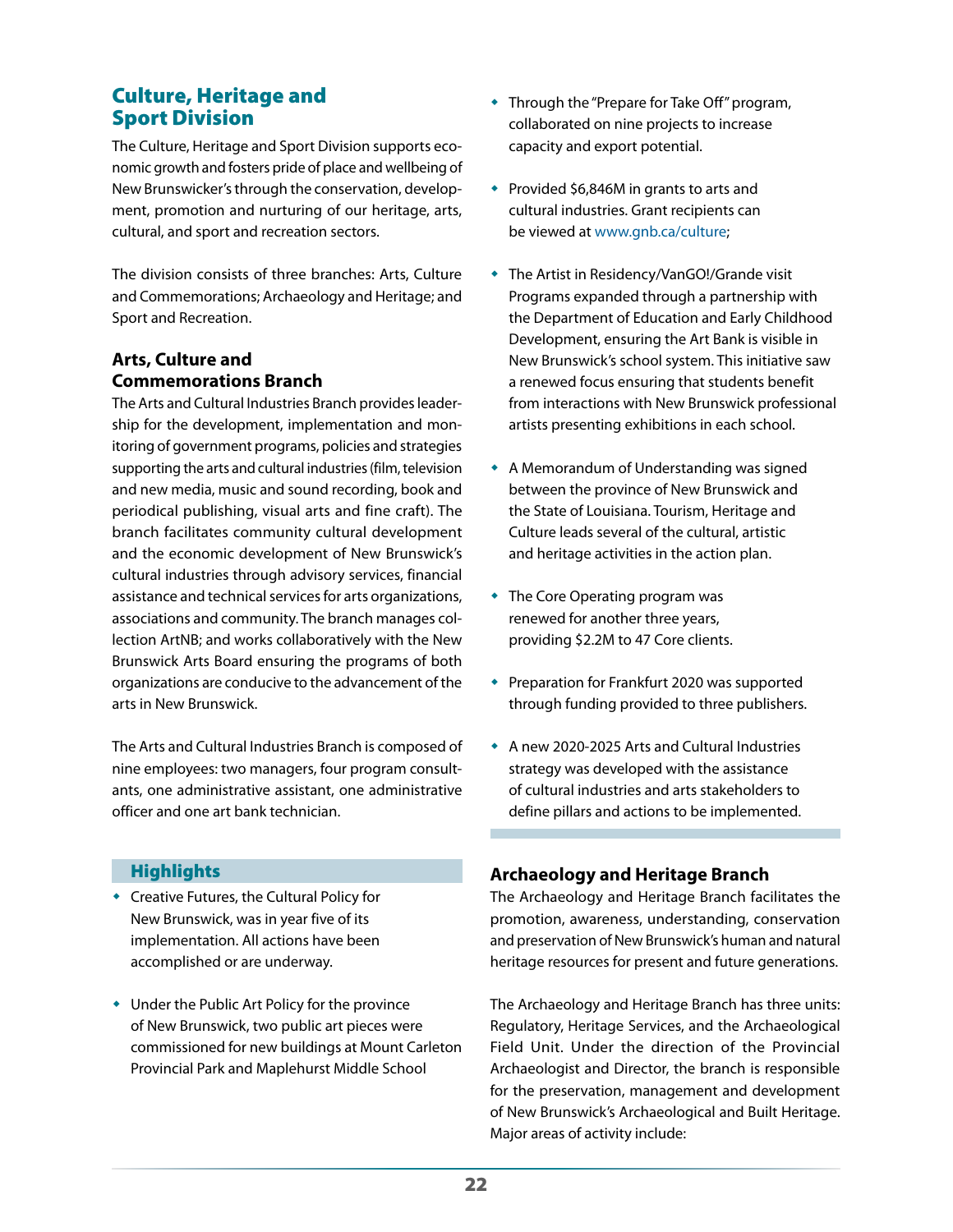**The Regulatory Unit** administers the regulatory permit process under the *Heritage Conservation Act* and provides enforcement and oversight for Archaeological, Built Heritage and Paleontological work being undertaken by permit holders. The unit undertakes research and maintains and conserves the Provincial Archaeological Collection. In 2019 the Unit issued 167 Archaeological Field Research Permits, 14 Provincial Heritage Permits, 20 Archaeological Site Alteration Permits and one Paleontological Field Research Permit.

**The Heritage Services Unit** provides financial assistance, heritage planning and leadership to the province's Heritage and Museum Communities.

 **The Archaeological Field Unit** undertakes archaeological assessment and field work for projects for various departments and agencies.

The branch informs all levels of government, industry and individuals on the conservation, management and commemoration of these heritage resources for the benefit of present and future generations.

#### **Highlights**

- Collaborated with Department of Transportation and Infrastructure on the development of a conservation approach to provincially-owned Covered Bridges.
- Through the Built Heritage Program, participated in 16 Built Heritage rehabilitation projects on significant community heritage places.
- The Community Museums Summer Employment Program assisted with the allocation of 103 employees including 900 work weeks obtained from the Department of Post-Secondary Education, Training and Labour, for community museums. The employees hired had an opportunity to advance their knowledge of New Brunswick history and develop job skills.
- As part of the Coastal Survey five-year initiative, the Branch surveyed 637 km of shorelines that resulted in 89 new Indigenous sites and 114 new historic sites registered in the Provincial Archaeological Sites Database.
- Offered the Archaeological Technician Level 1 certification that was developed by GNB. The goal of this certification program is to provide graduates with the technical and theoretical skills required to work on all phases of archaeological projects. Since the first students graduated in 2016, employment in archaeology for these technicians has averaged approximately 70 per cent.
- Coordinated Heritage Week 2019 under the theme *Our Living History: Exploring our Cultural Heritage – Notre histoire vivante: Explorons notre patrimoine culturel*, which involved 119 School-based fairs and 11 Regional Heritage Fairs culminating in the Provincial Heritage Fair Showcase.
- Coordinated the Official New Brunswick Day Celebration held in Pokemouche

#### **Sport and Recreation Branch**

The Sport and Recreation Branch provides strategic leadership and support to strengthen the sport and recreation organizations, with the vision of a strong and robust delivery system providing meaningful, accessible and highly valued opportunities that contribute to the well-being of New Brunswickers. The branch provides core support and consultation to provincial sport and recreation organizations; and, through a network of eight regional offices, provides consultation and financial support to local and regional community-based organizations, municipalities and First Nations communities.

#### **Highlights**

 Continued efforts to address barriers faced by Women and Girls in Sport and Recreation (WGSR). Key outcomes were a Go NB funding allocation specific to this initiative as well as a partnership between She is Active NB and Coach NB.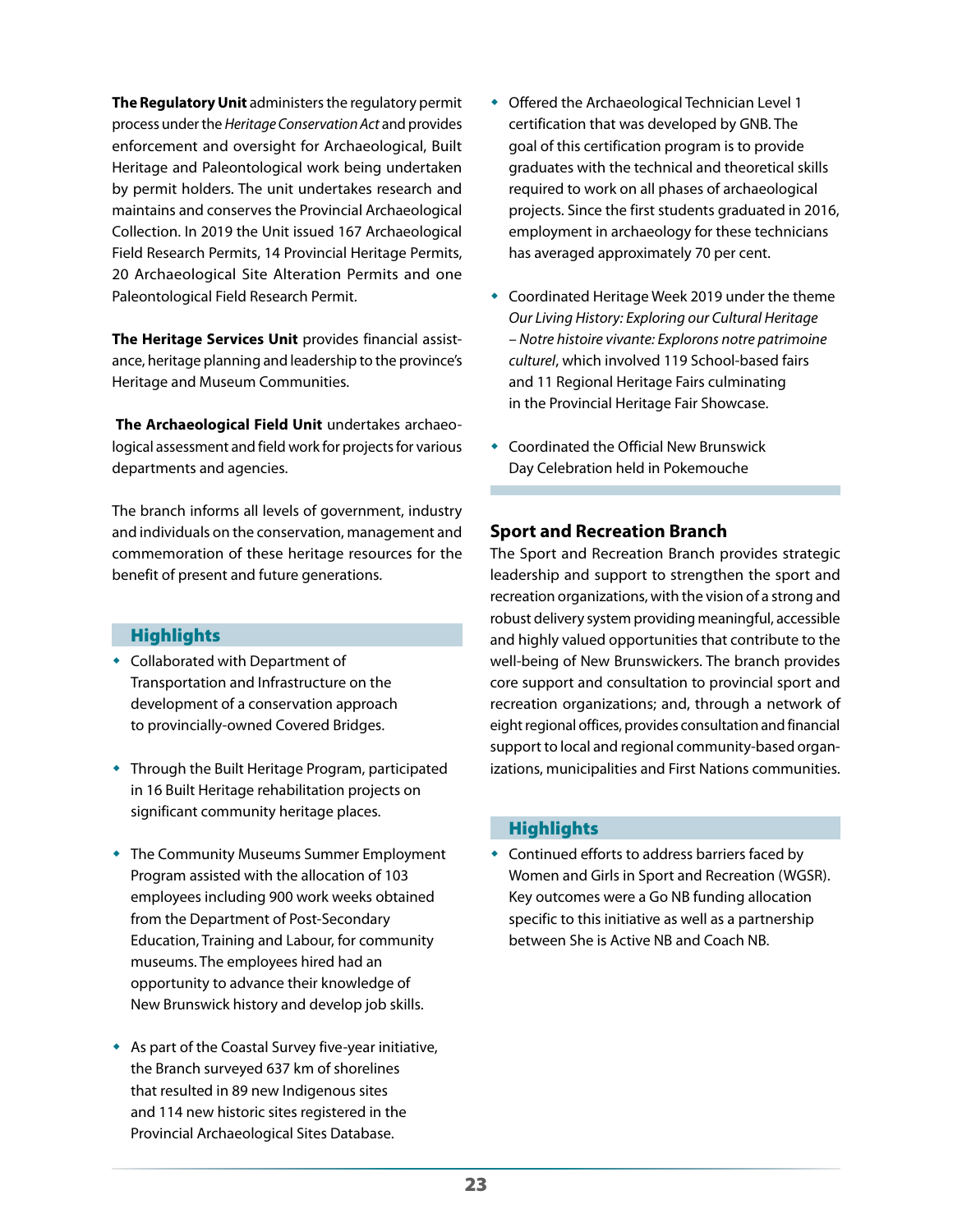- Provided core funding support and worked closely with Aboriginal Sport and Recreation New Brunswick (ASRNB) to contribute to a healthier future for Aboriginal communities, families and individuals by making sport, recreation and physical activity a priority. The branch developed an Aboriginal Sport and Recreation strategy to provide clarity and direction regarding the development of sport and recreation opportunities for Aboriginal peoples in New Brunswick.
- $\bullet$  Increasing opportunities for persons with a disability to participate in sport and recreation remains a key focus. The branch updated its strategy for Persons with a Disability focusing. Support was provided to Parasport New Brunswick to support the systematic development of official Paralympic sports throughout the province.
- Co-chaired the Network for Safe Sport and Recreation in New Brunswick, which acts as a knowledge exchange, creates alignment, and collaborates to avoid duplication of efforts regarding topics related to safe sport and recreation. The branch also worked on developing safe sport policy suite as a resource to help sport organizations develop stronger governance, policies and procedures.
- Worked with the Canadian Sport Centre Atlantic to facilitate a "Quality Sport Initiative" (QSI) process with provincial sport organizations (PSOs) leading a NB specific Athlete Development Pathway for each PSO. Eight PSOs completed the first wave and six new PSOs have been identified for the second wave.

#### **Regional Grants**

The **Regional Grant Program** provided support to local and regional organizations that are the first point of contact for grassroots sport and recreation programming and aims to promote community engagement through community sport and recreation initiatives. One-hundred fifty-three grants totalling \$454,155 (an average of \$2,968 per grant) were provided to sport and recreation groups.

The **Active Communities Grant Program** provided support for activities and projects that raise awareness of the importance and enjoyment of physical activity. One-hundred twenty-one grants totalling \$270,360 (an average of \$2,253 per grant) were provided to support opportunities for New Brunswickers to be active.

**Provincial Grants**

**Funding Model I Core Support** is provided to Provincial Sport Organizations to support their core business of governance, leadership development, athlete development, Canada Games participation and athlete with a disability. A total of \$1,342,000 was provided to 43 provincial sport organizations.

**Funding Model II Core Support** is provided to provincial multi-sport and recreation organizations as well as those that contribute to leadership development. A total of \$1,192,384 was provided to 15 provincial recreation and multi-sport organizations.

**Staffing Assistance Program** funding is provided to provincial sport and recreation organizations to hire professional staff that will support volunteers in the performance of their duties. A total of \$1,015,100 was provided in support of 32 professional staffing positions and four professional coaching positions.

 **NB Athlete Assistance Program** provides financial assistance to New Brunswick high performance athletes who have achieved significant results at the national and/or international level; or have demonstrated the potential to earn a place on a Canadian National Senior or Junior team. Grants range from \$500 to \$6,000 and a total of \$118,500 was provided to support 45 high performance athletes.

#### **Key Performance Indicators**

**Grow under-represented groups in sport and recreation** Provincial and regional funding through GoNB helped support programming to address leadership development. In addition to developing physical literacy and/ or reducing barriers to sport participation, particular emphasis is placed on participation by under-represented groups: Aboriginal youth, persons with a disability, economically disadvantaged and women and girls.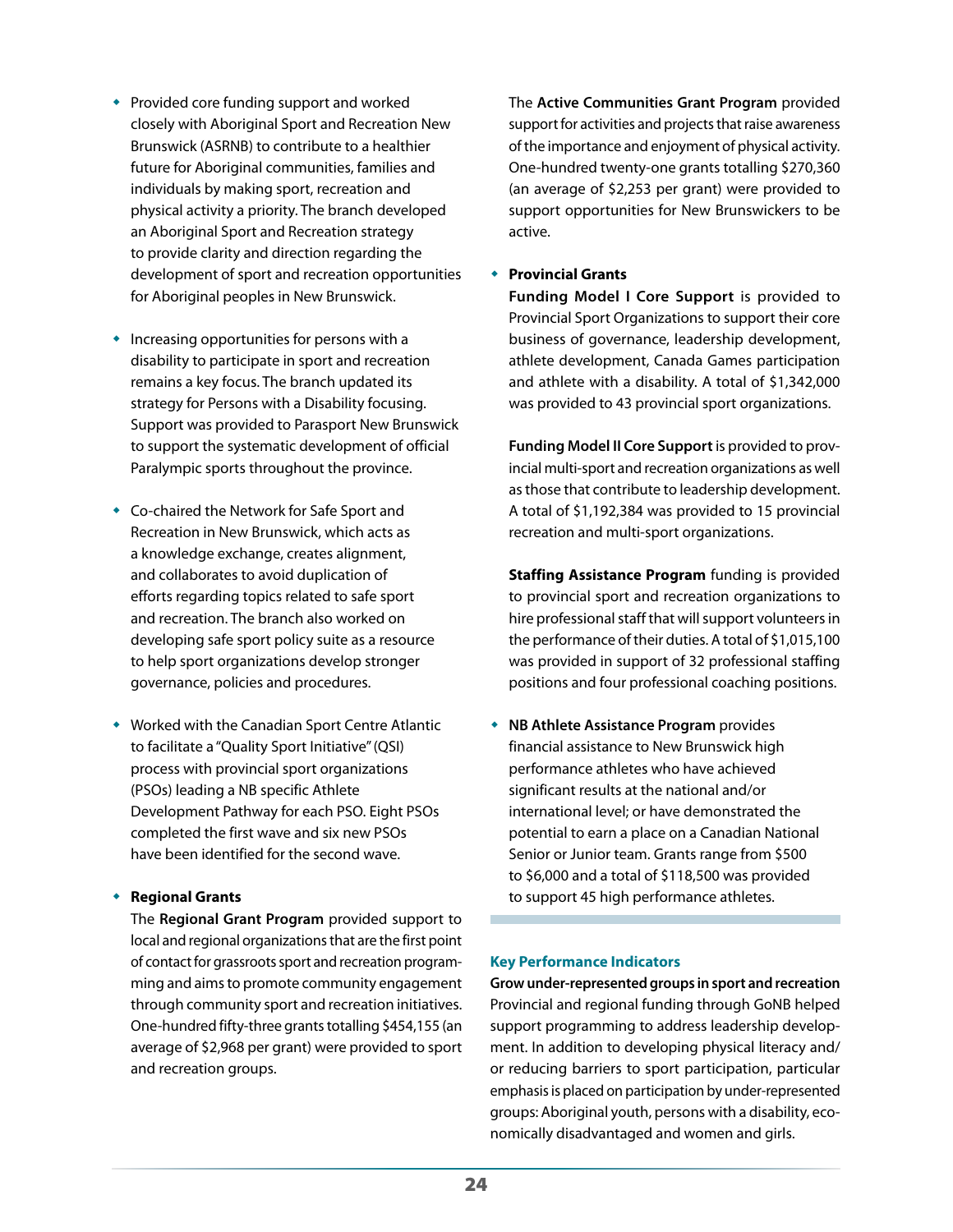Number of GoNB initiatives targeting under-represented groups:

- Women and Girls: 6 provincial and 5 regional
- Economically Disadvantaged Youth: 4 regional
- Persons with a Disability: 5 provincial and 9 regional
- Aboriginal Youth: 1 provincial and 2 regional

#### **Grow participation in quality sport and recreation**

This measure is monitored to track trends in Provincial Sport Organizations and clubs/regional organizations. An important outcome of the Branch is to support initiatives which strengthen physical literacy and provide opportunity for children and youth participation that are compatible with the first three stages of the Long-Term Development in Sport and Physical Activity model. Specific target groups are monitored as part of a strategic approach including: aboriginal youth, persons with a disability, women and girls and economically disadvantaged youth.

# of paid, registered members (participants) in Provincial Sport Organizations

- 105,672: participants
- 1422: clubs
- Baseline: 2017 reporting year = 107,967 participants / 2018 reporting year = 87,282 participants

#### **Strengthen the Sport and Recreation System**

Number of Provincial Sport Organizations that have completed the Quality Sport Initiative process leading to a NB specific Athlete Development Pathway:

- Target: 8
- Stretch target: 14
- Actual: 14

In line with the branch's priority to increase participation in under-represented groups, Regional Consultants were tasked to make a concerted effort to target initiatives for persons with a disability.

Number of regional grants targeting persons with a disability:

- Target: 8
- Stretch target: 10
- Actual: 16

That we exceeded our Target and Stretch Target numbers is worth celebrating, it is not totally surprising. Greater emphasis was placed on strengthening our relationship with Parasport New Brunswick. This increased coordination and enhanced communication to client groups regarding our available support most certainly impacted our numbers in a positive way.

### Parks, Capital and Asset Management Division

The Parks, Capital and Asset Management Division consists of 2 Branches: Parks and Attractions, and the newly established Capital and Asset Management Branch.

#### **Parks and Attractions Branch**

The Parks and Attractions Branch acts as a steward for 24 provincial parks and attractions and plays a significant role in supporting other tourism facilities that represent strategic economic value for the government of New Brunswick.

All provincial parks are dedicated to residents of the province, visitors and future generations to:

- permanently protect ecosystems, biodiversity and the elements of natural and cultural heritage;
- provide opportunities for recreational and outdoor educational activities to promote a healthy lifestyle;
- provide opportunities to increase knowledge and appreciation of the natural and cultural heritage of the province; and
- offer a tourism product that enhances the province's image as a quality vacation destination.

#### **Highlights**

- Provincial Parks and Attractions welcomed 1.230 million guests in 2019-20; including 273,500 persons visiting the Hopewell Rocks and 56,270 persons visiting the Acadian Village.
- Over 76,200 nights were spent camping in provincial parks operated by departmental staff. There are three provincial parks with camping services operated by third-parties and they hosted a combined 31,000 additional nights of camping.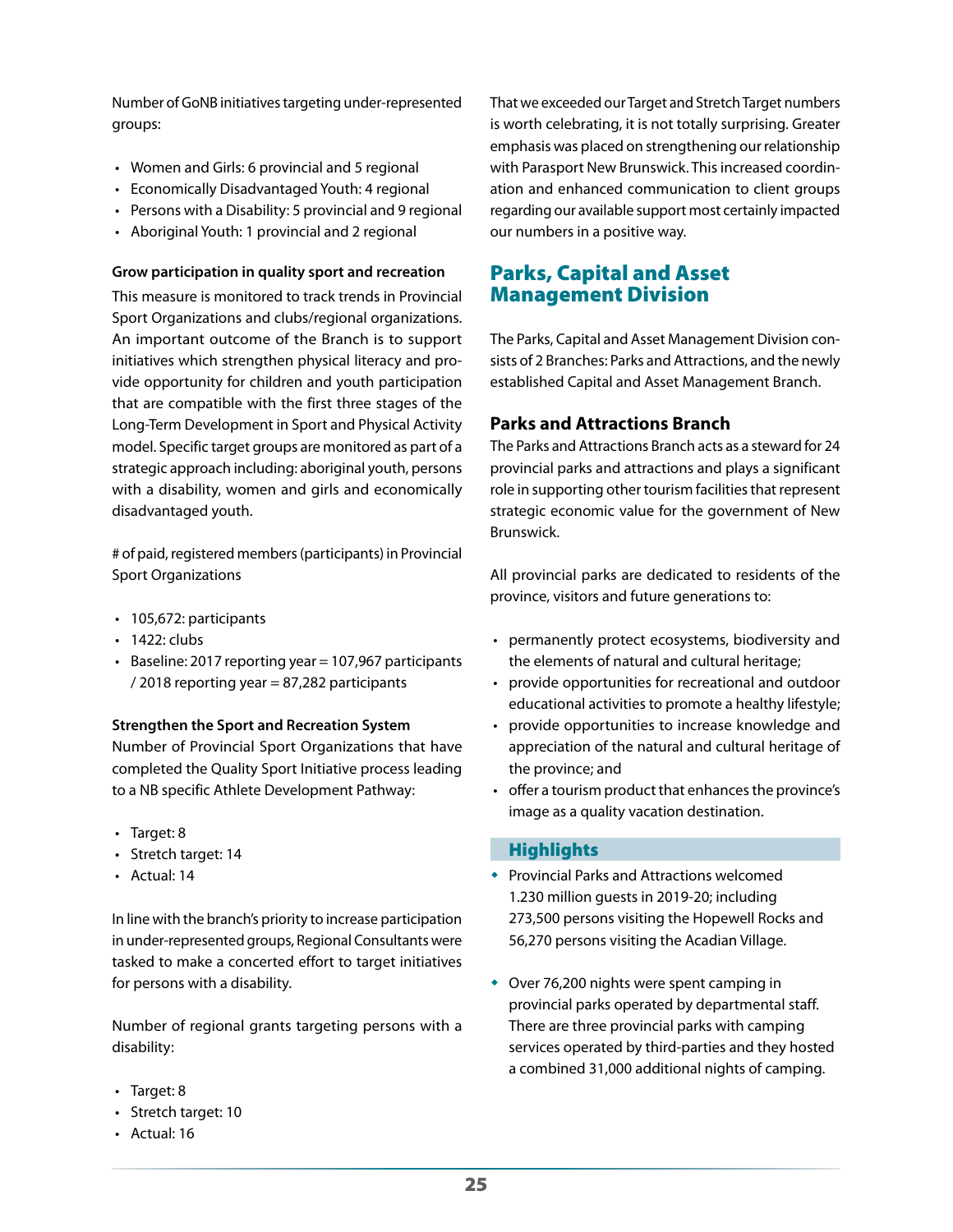- A \$100,000 investment was made in park facilities to improve accessibility for people with limited mobility and physical disabilities. Upgrades were made to the Mactaquac Provincial Park administration office, including accessible washrooms, in addition, four Hippocampe wheelchairs, three WaterWheels floating beach wheelchairs and one adaptive mountain bike – the Bowhead Reach - were purchased and distributed strategically throughout the parks system.
- Undertook a comprehensive public engagement process as part of efforts to establish a protected area in the Restigouche River Watershed. This included over 250 people completing an online survey and nearly 150 attending the four Open Houses. A separate consultation process was launched to initiate dialogue with First Nations.
- Parlee Beach was designated as a Blue Flag destination for the 2019 tourism season. The Blue Flag is administered in Canada by Environmental Defence and provides recognition of THC's efforts in environmental stewardship, community involvement and knowledge-sharing.
- A new snowmobile retail fuel facility and storage shed was constructed and was operated by Maliseet Fuels of the Woodstock First Nation, which further developed the Christmas Mountains Snowmobile Trail Network in the Mt. Carleton area.
- A new welcome centre was constructed in Mount Carleton Provincial Park at the foot of Nictau Lake. This also serves as a Winter warming centre as the Park was opened for Winter operations in 2017.
- Participated in the "Green Jobs in Parks" initiative with the Canadian Parks Council and Project Learning Tree to hire 13 students who assisted in delivering an enhanced visitor experience program in Parks. The program improved the overall guest experience by widening our programs to include sports, culture, history, culinary, and art.
- The branch leads the development of the New Brunswick Trails Action Plan, which is a provincial initiative to elevate our trail products to become internationally competitive and to maximize the growth potential. The NB Trails Action Plan supports the development of Signature Trails, trails that have the highest tourism and recreation value and are major regional tourism attractions and economic generators. Signature Trails are intended for multipurpose use, including motorized trails for ATV and snowmobile users, and greenway trails for hiking, cycling, and outdoor enthusiasts.
- New wayfinding and interpretive signage for provincial parks was initiated in 2019, including new entrance signage installed at all Provincial Parks.

#### **Key Performance Indicators**

**Number of New Brunswickers camping in provincial parks.** 

| Baseline: | 47,300 campsite nights                            |
|-----------|---------------------------------------------------|
| Target:   | 49,000 campsite nights                            |
|           | Actual result: 46,822 campsite nights which was a |
|           | decrease of 1%                                    |

#### **Visitation at strategic Parks and attractions (Parlee, Mt. Carleton) in summer (June to September).**

| Baseline: | 224,523 visits                                       |
|-----------|------------------------------------------------------|
| Target:   | 229,000 visits                                       |
|           | Actual result: 251,396 visits, which was an increase |
|           | of 12%                                               |

#### **Visitor experience rating through TripAdvisor.**

| Baseline: | 53% overall excellent satisfaction                |
|-----------|---------------------------------------------------|
| Target:   | 55% overall excellent satisfaction                |
|           | Actual result: 53% overall excellent satisfaction |

#### **Capital and Asset Management Branch**

The Capital and Asset Management branch develops the annual capital budget for all parks, attractions and heritage sites falling within the scope of the department, and then coordinates implementation of all capital projects. The branch ensures all projects meet legislative and regulatory requirements associated with maintaining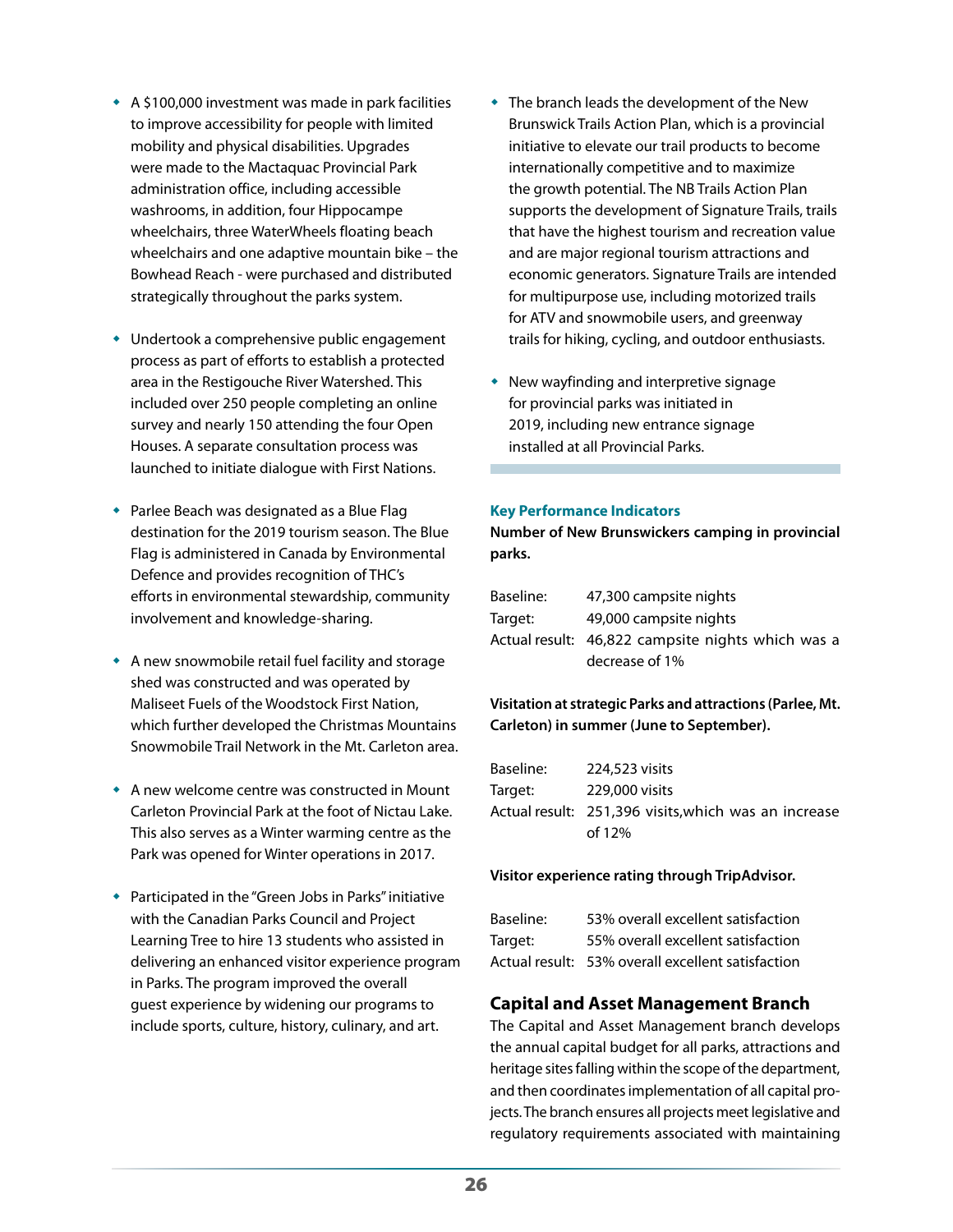capital assets. The branch also leads the consultation requirements with First Nations when necessary for purposes of assessing potential impacts to Aboriginal and treaty rights.

#### **Highlights**

- A record level of capital investment was made by Tourism, Heritage and Culture of \$9.45M.
- Capital initiatives completed during the year include a new lodge at Mount Carleton, a trail bridge replacement at Mount Carleton, upgrades to the Fundy Trail Parkway Cookhouse and Hearst Lodge, Wolastoq Valley Trail stabilization and surfacing, and Historical Preservation projects at Ministers Island.

#### **Key Performance Indicators**

The Capital and Asset Management Branch completed it's first year successfully in terms of managing the departments capital budget with 99.4 per cent of the final budget being spent.

#### **Percentage of strategic tourism infrastructure projects on track**

| Baseline:            | new measure |
|----------------------|-------------|
| Target:              | 90%         |
| Stretch target: 100% |             |
| Actual result: 99%   |             |

| <b>Capital Infrastructure</b> |                          |                                                         |                   |                                       |         |
|-------------------------------|--------------------------|---------------------------------------------------------|-------------------|---------------------------------------|---------|
| Fiscal year                   | Approved<br>budget $(5)$ | Less \$ for projects removed/<br>cancelled by gov $(5)$ | Final budget (\$) | Actual spent (\$)<br>(March 31, 2020) | % spent |
| 2019-20                       | 12,945,000               | 3,440,000                                               | 9,505,000         | \$9,451,800                           | 99.4    |

### Corporate Services Division

The Corporate Services Division provides departmental services including financial management, human resources management, policy, planning, performance excellence, strategic procurement and information management and technology. The division is comprised of three branches: Policy, Planning and Performance Excellence, Human Resources, and Financial and Information Management and Technology Services.

#### **Policy, Planning and Performance Excellence Branch**

The Policy, Planning and Performance Excellence branch delivers a range of corporate services to enable departmental program delivery and the mandates are as follows:

The Policy, Planning and Performance Excellence branch delivers a range of corporate services to enable departmental program delivery and the mandates are as follows:

**Policy:** to provide expertise, analysis and advice to the department's decision-makers in the areas of policy development, legislature coordination, right - to - information requests, administration of the department's agencies, boards and commissions (ABC's), and corporate website administration.

**Planning:** to improve the departments use of evidenced based performance management, to conduct research, analysis and interpretation of departmental program delivery (e.g., tourism marketing), and manage departmental and sector performance metrics and information.

**Performance Excellence:** to improve the performance and capability of the department through implementation of the government of New Brunswick's Formal Management System. This includes Strategy Management (via Balanced Scorecard, Initiative Management and Process Improvement), Operational Improvement (via Process Management and Daily Management) and Performance Management (connecting corporate, program and individual performance, and the Annual Report).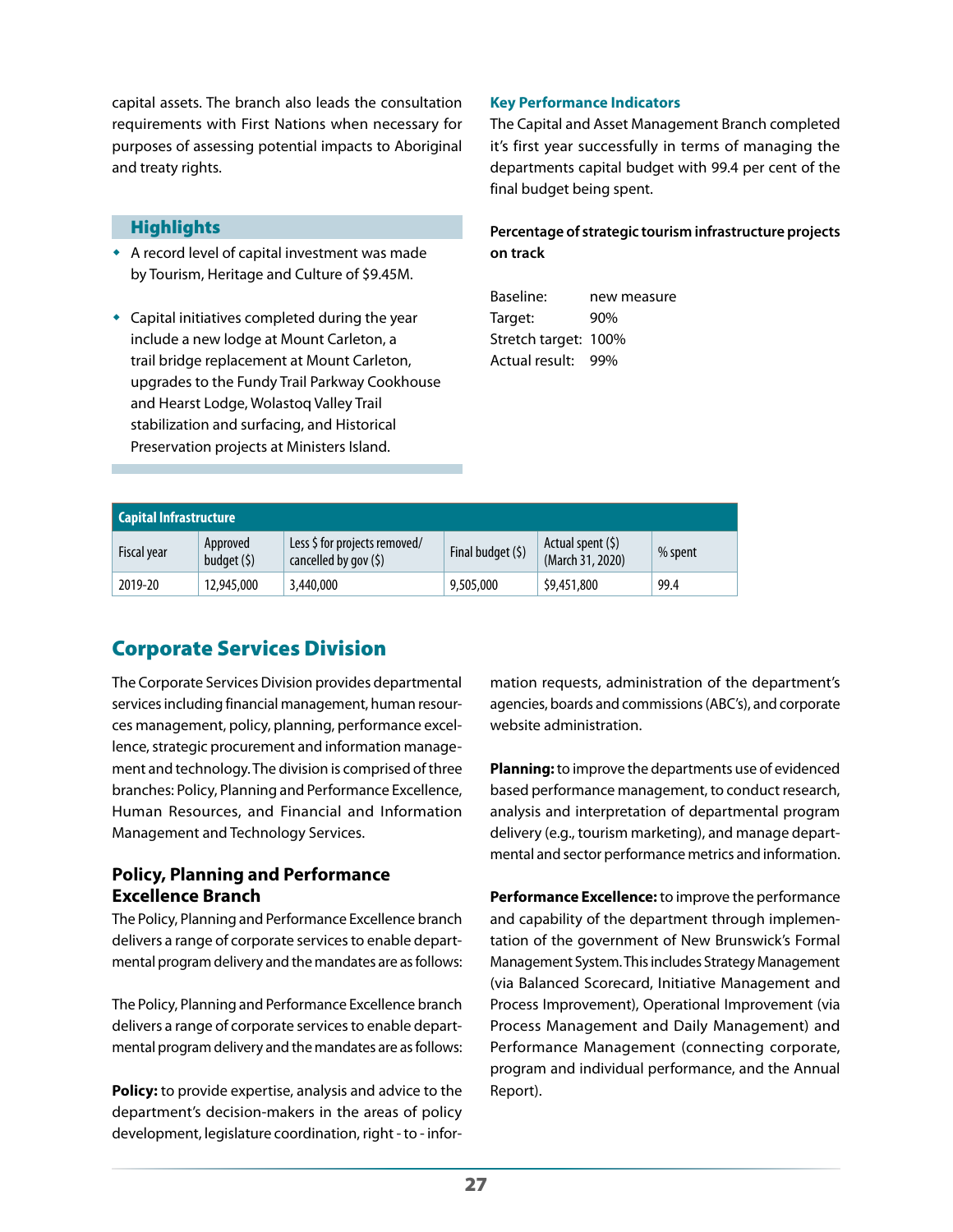#### **Highlights**

- Supported the implementation a "Value for \$" initiative that established and aligned performance metrics for the departments purpose, customer needs, and program outcomes. This was implemented to improve understanding of how the department drives value for NB taxpayers and our program customers.
- Completed research to better understand tourism visitor travel and implemented monitoring with our sector partners.
- Coordinated, reviewed documents and prepared responses for 34 requests under the *Right to Information and Protection of Privacy Act*, a decrease from 44 the previous year.
- Analysed and published the monthly New Brunswick tourism-sector indicators posted at [http://www2.gnb.ca/content/gnb/en/](http://www2.gnb.ca/content/gnb/en/departments/thc/publications.html#ti) [departments/thc/publications.html#ti.](http://www2.gnb.ca/content/gnb/en/departments/thc/publications.html#ti)
- Facilitated the following the following Process Improvement projects with project teams to improve service delivery and foster a culture of continuous improvement:
	- Develop protocol for the new innovation space
	- Improve Tourism Digital Asset Management (DAM) Fulfillment of Requests
	- Increasing sector reviews for Product Innovation
	- Reducing cycle time for Art Bank installations
	- Reducing financial coding errors.

#### **Key Performance Indicators**

**Percent of Calendar of Commitments on schedule.** 

The calendar of commitments consists of 20 leadership best practices which drive strategic implementation. At 69 per cent, we were slightly below 74 per cent from last year due to changes in senior leaders and priorities.

| Base:              | 74% |
|--------------------|-----|
| Target:            | 90% |
| Actual result: 69% |     |

#### **Number of employees actively leading continuous improvement projects.**

This measures the commitment to staff development and training to drive a culture of continuous improvement. THC increased the number of active lean-six-sigma facilitators to six. This was below our target of eight due to changes in projects and staffing.

| Base:            | 5 |  |
|------------------|---|--|
| Target:          | 8 |  |
| Actual result: 6 |   |  |

#### **Number of employees actively leading continuous improvement projects.**

This measures the commitment to staff development and training to drive a culture of continuous improvement. THC increased the number of active lean-six-sigma facilitators to six. This was below our target of eight due to changes in projects and staffing

| Base:              | 53% |
|--------------------|-----|
| Target:            | 68% |
| Actual result: 58% |     |

#### **Human Resources Branch**

The Human Resources Branch provides planning, leadership, direction, expert advice and support in Human Resources Management based on legislation (*Civil Service Act, Public Service Labour Relations Act, Financial Administration Act, Employment Standards Act, Human Rights Act* and *Occupational Health and Safety Act*), and collective agreements.

The branch is responsible for supporting managers and employees in the following areas: workforce planning; workplace health, safety and wellness; human resources policy development and implementation; program development and management; human resources best practices; employee learning and development; conflict resolution; staffing and recruitment; job evaluation and classification; and employee and labour relations.

Note: Operational and transactional human resources services were delivered by Finance and Treasury Board from April to December 2019; and then transitioned back to Tourism Heritage and Culture.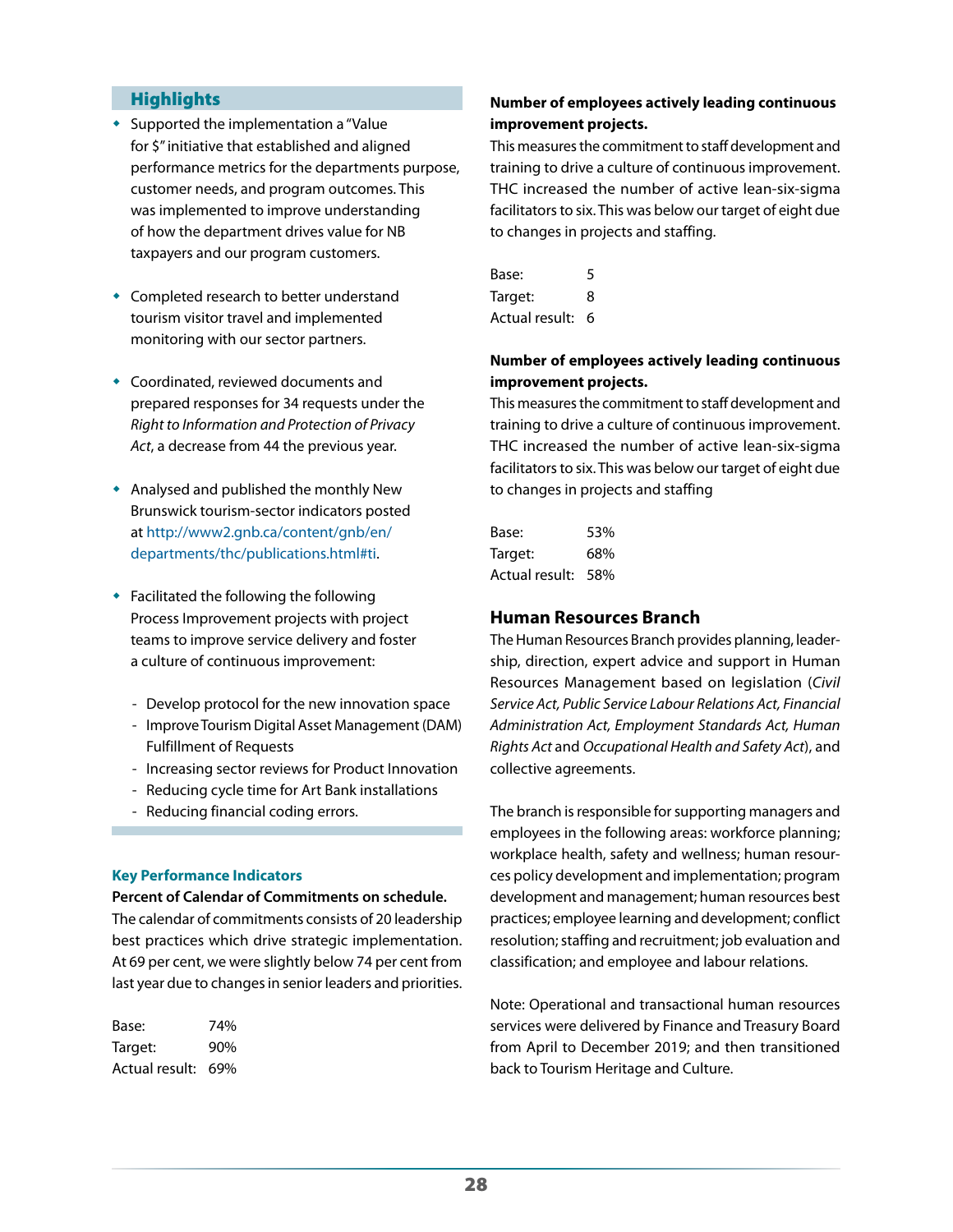#### **Financial and Information Management and Technology Services Branch**

The Financial and Information Management and Technology Services Branch is responsible for financial management, strategic procurement management, information technology management, records management, office space management and corporate administrative support.

The **Financial Management Services** unit provides financial leadership and expert advice to senior management, departmental managers, central agencies and staff. The unit provides overall budgeting, financial planning and reporting, monitoring, consulting and accounting services to the department for the department's ordinary, special purpose, special operating and capital budgets (\$68.7M in expenditures and \$9.9M in revenues).

The **Information Management and Technology Unit**  provides information management and technology related services to the department. The unit is a quality driven, client-oriented service provider that is focused on being a center of excellence in information (records) management, technology and application development. The unit works in collaboration with Service New Brunswick Information Technology to provide continuous guidance and support in the development, procurement and use of technology and information management in support of departmental needs.

The **Strategic Procurement Services Unit** provides consulting services to internal and external clients (vendors) related to the strategic procurement of goods and services. This unit is also responsible for office space management and departmental telecommunication needs.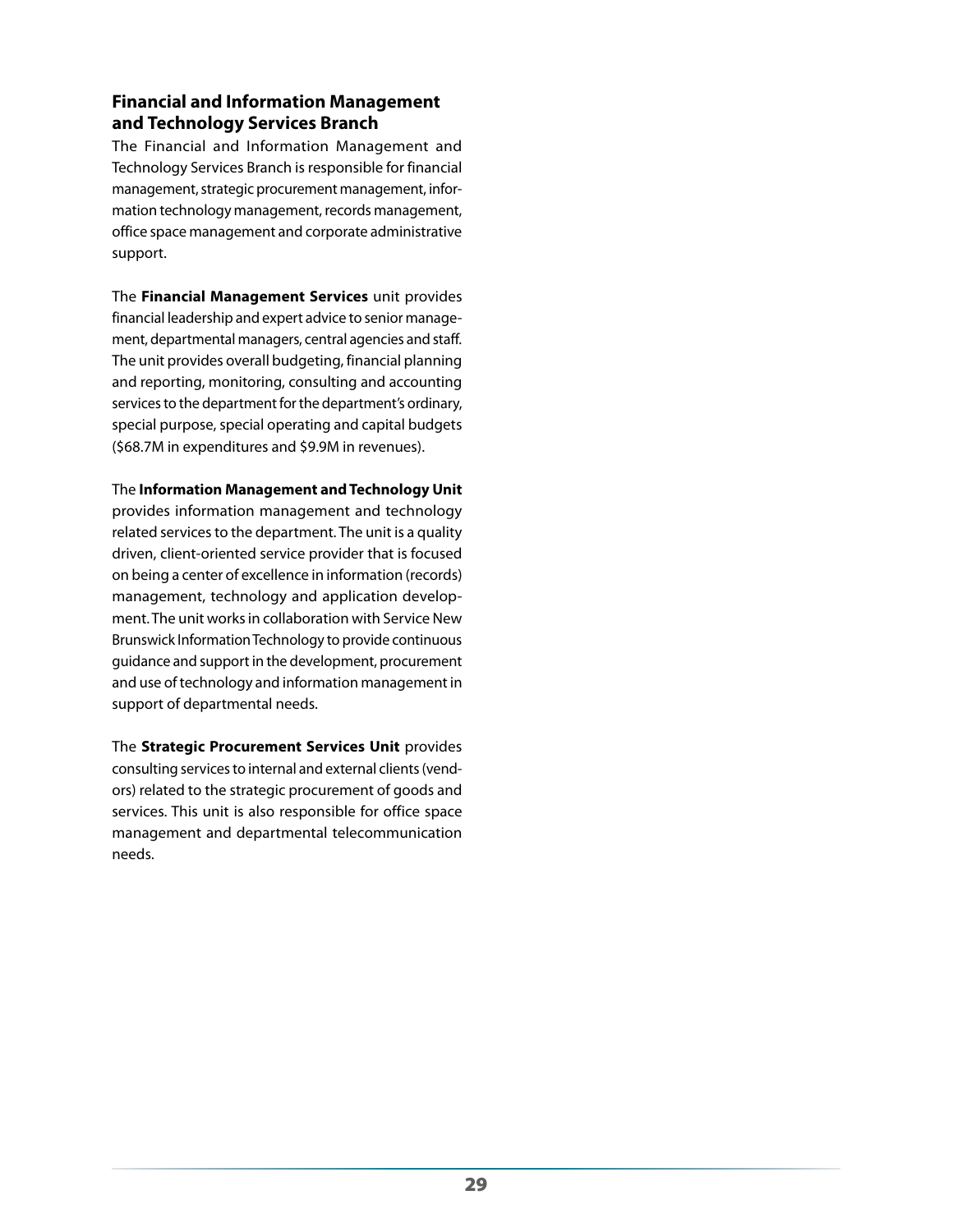# <span id="page-32-0"></span>Financial information

#### **Table 1: Ordinary Expenditure Status Report by Program Component**

Fiscal Year Ending March 31, 2020 (\$ 000's)

| <b>Ordinary Program</b>                | <b>Final Budget</b> | <b>Actual</b> | <b>Variance (Under) Over</b> |
|----------------------------------------|---------------------|---------------|------------------------------|
| <b>Administration</b>                  | 2,787.2             | 2,754.3       | (32.9)                       |
| <b>Sports and Recreation</b>           | 6,675.7             | 6,522.4       | (153.3)                      |
| <b>Culture</b>                         |                     |               |                              |
| Arts and Cultural Industries           | 9,058.0             | 8,851.0       | (207.0)                      |
| Heritage                               | 6,646.0             | 5,961.4       | (684.6)                      |
| <b>Archaeological Services</b>         | 611.0               | 709.4         | 98.4                         |
| <b>Tourism and Parks</b>               |                     |               |                              |
| <b>Destination Marketing and Sales</b> | 9,380.0             | 9,231.0       | (149.0)                      |
| <b>Product Innovation</b>              | 3,373.0             | 2,358.3       | (1,014.7)                    |
| <b>Parks and Attractions</b>           | 15,714.6            | 16,734.3      | 1,019.7                      |
| <b>Total Ordinary Expenditures</b>     | 54,245.5            | 53,122.1      | (1, 123.4)                   |

#### **Table 2: Special Purpose Accounts Expenditure Status Report by Program**

Fiscal Year Ending March 31, 2020 (\$ 000's)

|                         | <b>Parlee Beach</b><br><b>Maintenance</b> | <b>Viscount Bennett</b><br><b>Trust Fund</b> | Arts Develop't Trust<br><b>Fund</b> | <b>Sports Develop't Trust</b><br><b>Fund</b> | Go NB! |
|-------------------------|-------------------------------------------|----------------------------------------------|-------------------------------------|----------------------------------------------|--------|
| <b>Opening Balance</b>  | 318.6                                     | 53.4                                         | 5.7                                 | 5.1                                          | 251.1  |
| <b>Revenues</b>         |                                           |                                              |                                     |                                              |        |
| <b>Budget</b>           | 79.0                                      | 10.0                                         | 700.0                               | 500.0                                        | 370.0  |
| Actual                  | 51.3                                      | 5.6                                          | 700.2                               | 500.2                                        | 374.9  |
| Variance (Under) / Over | (27.7)                                    | (4.4)                                        | 0.2                                 | 0.2                                          | 4.9    |
| <b>Expenses</b>         |                                           |                                              |                                     |                                              |        |
| <b>Budget</b>           | 100.0                                     | 10.0                                         | 700.0                               | 500.0                                        | 370.0  |
| Actual                  | 50.2                                      | ۰                                            | 700.0                               | 500.0                                        | 380.1  |
| Variance (Under) / Over | (49.8)                                    | (10.0)                                       | ۰                                   |                                              | 10.1   |
| <b>Closing Balance</b>  | 319.7                                     | 59.0                                         | 5.9                                 | 5.3                                          | 245.9  |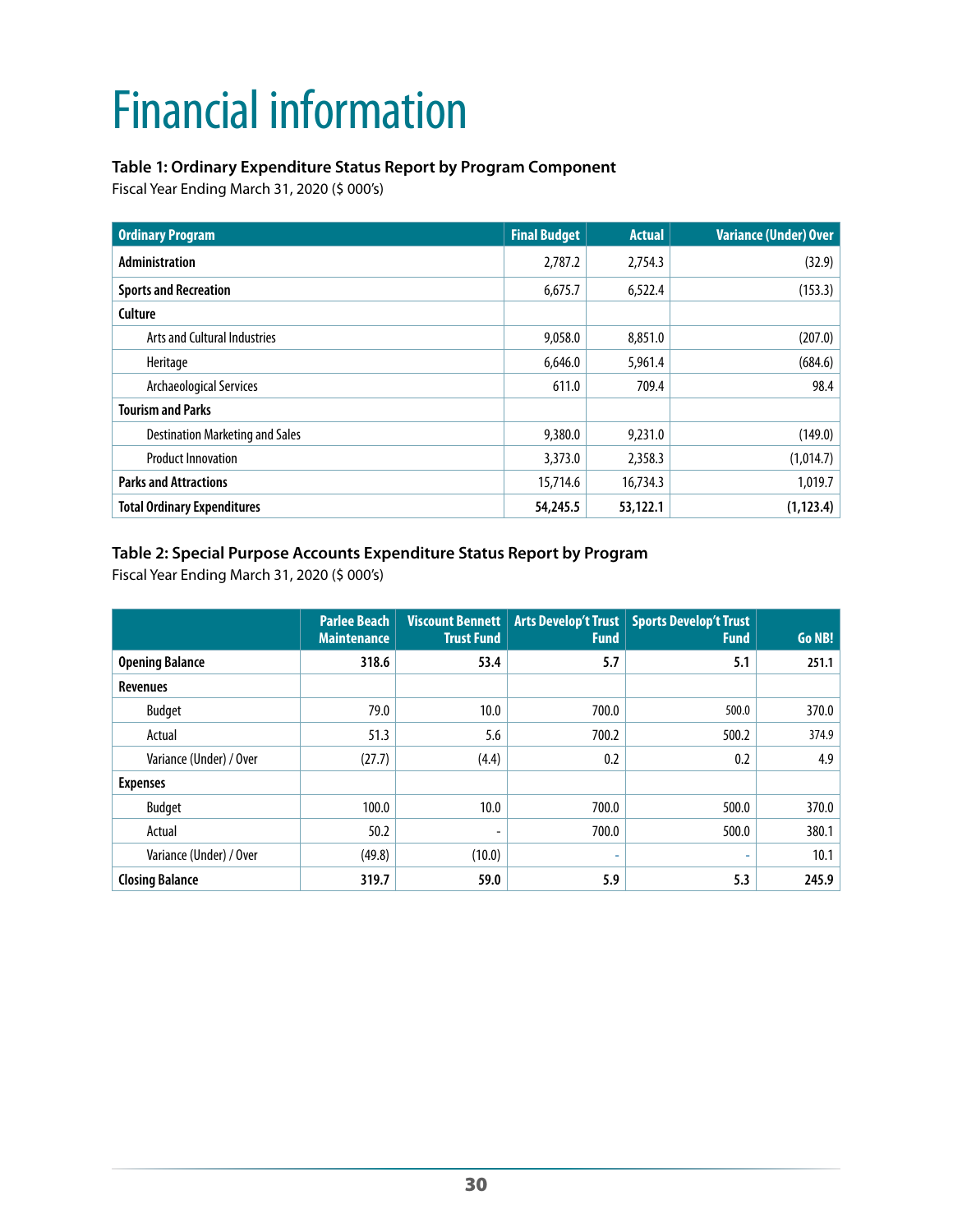#### **Table 3: Special Operating Agency Expenditure Status Report by Program**

Fiscal Year Ending March 31, 2020 (\$ 000's)

|                                | <b>Budget</b>            | <b>Actual</b> | <b>Variance (Under) Over</b> |
|--------------------------------|--------------------------|---------------|------------------------------|
| <b>Opening Balance</b>         | 1,333.7                  | 1,333.7       | $\blacksquare$               |
| <b>Revenues</b>                |                          |               |                              |
| Mactaquac Golf Course          | $\overline{\phantom{a}}$ | ۰             | $\overline{\phantom{a}}$     |
| <b>Hopewell Rocks</b>          | 3,933.0                  | 4,023.4       | 90.4                         |
| Sugarloaf Lodge                | 177.0                    | 192.7         | 15.7                         |
| <b>Parlee Beach Campground</b> | 415.0                    | 385.8         | (29.2)                       |
| <b>Expenses</b>                |                          |               |                              |
| Mactaquac Golf Course          | 24.0                     | 118.3         | 94.3                         |
| <b>Hopewell Rocks</b>          | 3,818.0                  | 3,929.6       | 111.6                        |
| Sugarloaf Lodge                | 177.0                    | 176.5         | (0.5)                        |
| <b>Parlee Beach Campground</b> | 283.0                    | 293.0         | 10.0                         |
| <b>Closing Balance</b>         | 1,556.7                  | 1,418.2       | (138.5)                      |

#### **Table 4: Capital Expenditure Status Report**

Fiscal Year Ending March 31, 2020 (\$ 000's)

|         | <b>Budget</b> | Actual  | Variance (Under) Over |
|---------|---------------|---------|-----------------------|
| Capital | 12,945.0      | 9,451.8 | (3,493.2)             |

#### **Table 5: Ordinary Revenue Status Report by Source**

Fiscal Year Ending March 31, 2020 (\$ 000's)

|                                | <b>Budget</b> | <b>Actual</b> | <b>Variance (Under) Over</b> |
|--------------------------------|---------------|---------------|------------------------------|
| Return on Investment           | 1.0           | -             | (1.0)                        |
| Sale of Good and Services      | 3,335.0       | 3,639.1       | 304.1                        |
| <b>Miscellaneous</b>           | 4.0           | 40.1          | 36.1                         |
| <b>Total Ordinary Revenues</b> | 3,340.0       | 3,679.2       | 339.2                        |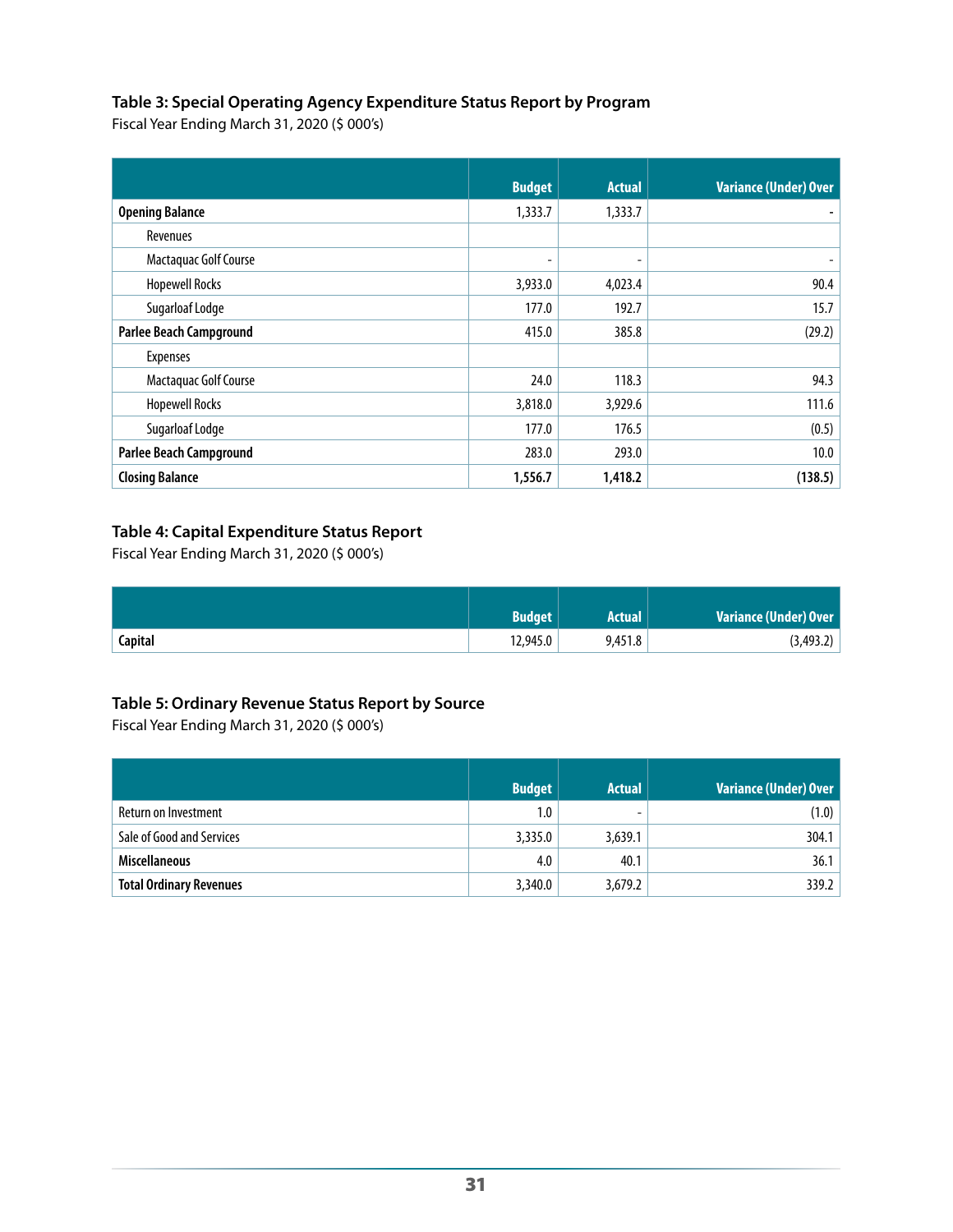# <span id="page-34-0"></span>Summary of staffing activity

Pursuant to section 4 of the *Civil Service Act*, the Deputy Minister of the Department of Human Resources delegates staffing to each Deputy Head for his or her respective department(s). Please find below a summary of the staffing activity for 2019-2020 for Tourism, Heritage and Culture:

| Number of permanent and temporary employees as of Dec. 31 of each year |      |      |  |  |
|------------------------------------------------------------------------|------|------|--|--|
| Employee type                                                          | 2019 | 2018 |  |  |
| Permanent                                                              | 164  | 155  |  |  |
| Temporary                                                              | 78   | 103  |  |  |
| <b>TOTAL</b>                                                           | 242  | 258  |  |  |

The department advertised 28 competitions, including 13 open (public) competitions and 15 closed (internal) competitions.

Pursuant to sections 15 and 16 of the *Civil Service Act*, the department made the following appointments using processes to establish merit other than the competitive process:

| <b>Appointment type</b>                              | <b>Appointment description</b>                                                                                                                                                                           | Section of the<br><b>Civil Service Act</b> | <b>Number</b> |
|------------------------------------------------------|----------------------------------------------------------------------------------------------------------------------------------------------------------------------------------------------------------|--------------------------------------------|---------------|
| Specialized Professional,<br>Scientific or Technical | An appointment may be made without competition when a position<br>requires:<br>$-$ a high degree of expertise and training<br>- a high degree of technical skill<br>- recognized experts in their field. | 15(1)                                      |               |
| <b>Equal Employment Opportunity</b><br>Program       | Provides Aboriginals, persons with disabilities and members of a<br>visible minority group with equal access to employment, training and<br>advancement opportunities.                                   | 16(1)(a)                                   | $\mathbf{0}$  |
| <b>Department Talent</b><br>Management Program       | Permanent employees identified in corporate and departmental talent<br>pools, who meet the four-point criteria for assessing talent, namely<br>performance, readiness, willingness and criticalness.     | 16(1)(b)                                   | 3             |
| Lateral transfer                                     | The GNB transfer process facilitates the transfer of employees from within<br>Part 1, 2 (school districts) and 3 (hospital authorities) of the Public Service.                                           | $16(1)$ ou $16(1)(c)$                      | 4             |
| Regular appointment of casual/<br>temporary          | An individual hired on a casual or temporary basis under section 17 may<br>be appointed without competition to a regular properly classified position<br>within the Civil Service.                       | 16(1)(d)(i)                                | $\mathbf{0}$  |
| Regular appointment of<br>students/apprentices       | Summer students, university or community college co-op students or<br>apprentices may be appointed without competition to an entry level<br>position within the Civil Service.                           | 16(1)(d)(ii)                               | $\mathbf{0}$  |

Pursuant to section 33 of the *Civil Service Act*, no complaints alleging favouritism were made to the Deputy Head of Tourism, Heritage and Culture and no complaints were submitted to the Ombud.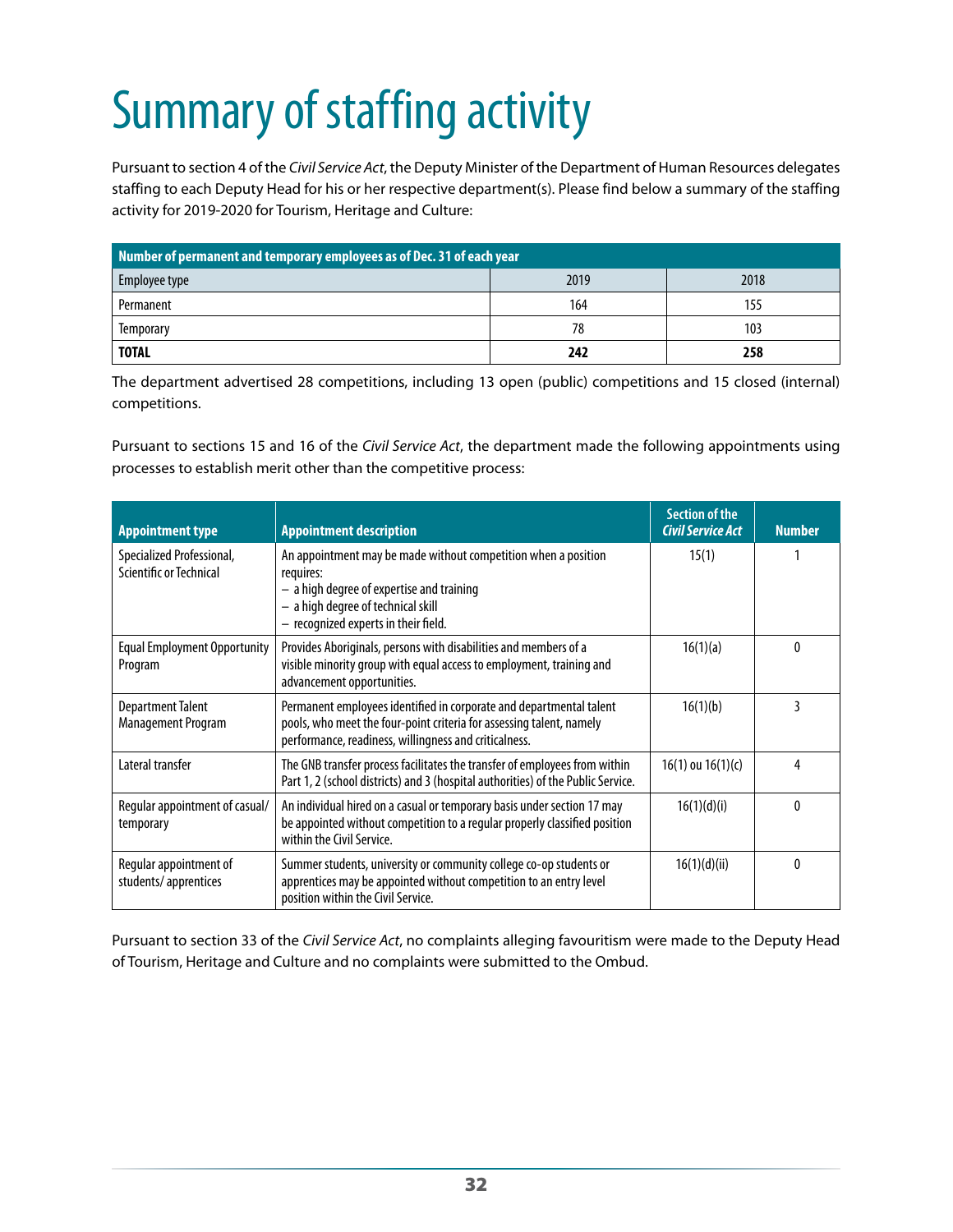# <span id="page-35-0"></span>Summary of legislation and legislative activity

| Name of regulation                                                                                                                                   | <b>Effective</b><br>date | Résumé des changements                                                                                              |
|------------------------------------------------------------------------------------------------------------------------------------------------------|--------------------------|---------------------------------------------------------------------------------------------------------------------|
| Amendements to Regulation 85-104 under the Parks Act - Fees /<br>Modifications du Règlement 85-104 pris en vertu de la Loi sur les<br>parcs – droits | March 10th,<br>2020      | Changes to fees were made to improve cost recovery related<br>to the operation of provincial parks and attractions. |

The acts for which the department was responsible in 2019-2020 may be found at: [http://laws.gnb.ca/en/deplinks?subjectnumber=16.](http://laws.gnb.ca/en/deplinks?subjectnumber=16)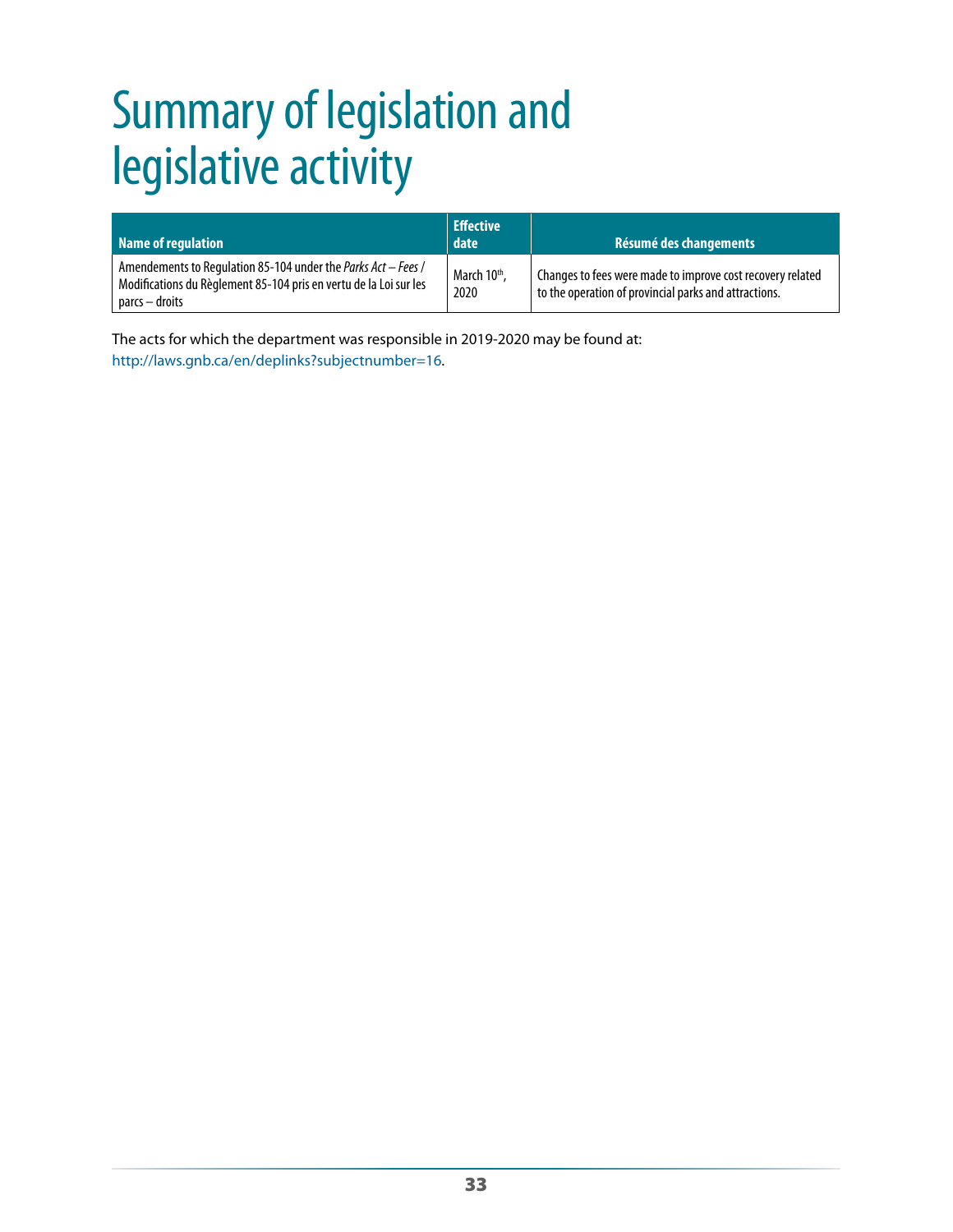# <span id="page-36-0"></span>Summary of Official Languages activities

#### **Introduction**

The Department of Tourism, Heritage and Culture has continued to work on its Official Languages action plan which supports the GNB's *Plan on Official Languages – Official Bilingualism: A Fundamental Value*. The following outlines the actions taken during 2019-2020 in each of the four areas of focus.

The department continues to implement improved processes in the provision of quality services in both Official Languages.

#### **Focus 1 – Language of Service**

Ongoing consultation and discussions took place between human resources and managers to best meet linguistic profile requirements and updates were made throughout the year.

The department conducts random audits to verify that the active offer of service is being made in both Official Languages by telephone, in person, through signage, through correspondence and through all electronic services.

The department continues to support second language training for employees to ensure the capability to offer quality services in both Official Languages throughout the province. Fourteen were approved for second-language training in 2019-2020.

The Parks and Attractions Branch are in the process of installing the secondary operational signs and they will be completed by Summer 2020.

#### **Focus 2 – Language of Work**

The department continues to provide a form to all new employees requesting information about their preferred language of work which is contained in the Human Resources Information System (HRIS) and in the employee files.

The performance reviews are offered and conducted in the employee's official language of work and managers review the Language of Work and Language of Service policies with their employees to ensure they understand their right to work in their language of choice as well as their obligation to provide an active offer and service in both Official Languages.

The department encourages the use of both Official Languages for small and large meetings and large meetings were held in a manner that encouraged the use of both Official Languages.

#### **Focus 3 – Development of the two official linguistic communities**

The department considers the potential impact of all its policies and programs on both linguistic communities when Memorandums to Executive Council and briefs are submitted to the Executive Council Office.

The Parks and Attractions Branch conducted public consultations in the fall of 2019 on the proposed Restigouche Wilderness Waterway. These consultations included the following:

- Two stakeholder roundtables at Mactaquac and Sugarloaf Provincial Parks with the Minister of Tourism, Heritage and Culture which included simultaneous translation.
- Four open houses to present the project to the public in Saint-Quentin, Kedgwick, Robinsonville and Campbellton which included presentation materials in both official languages.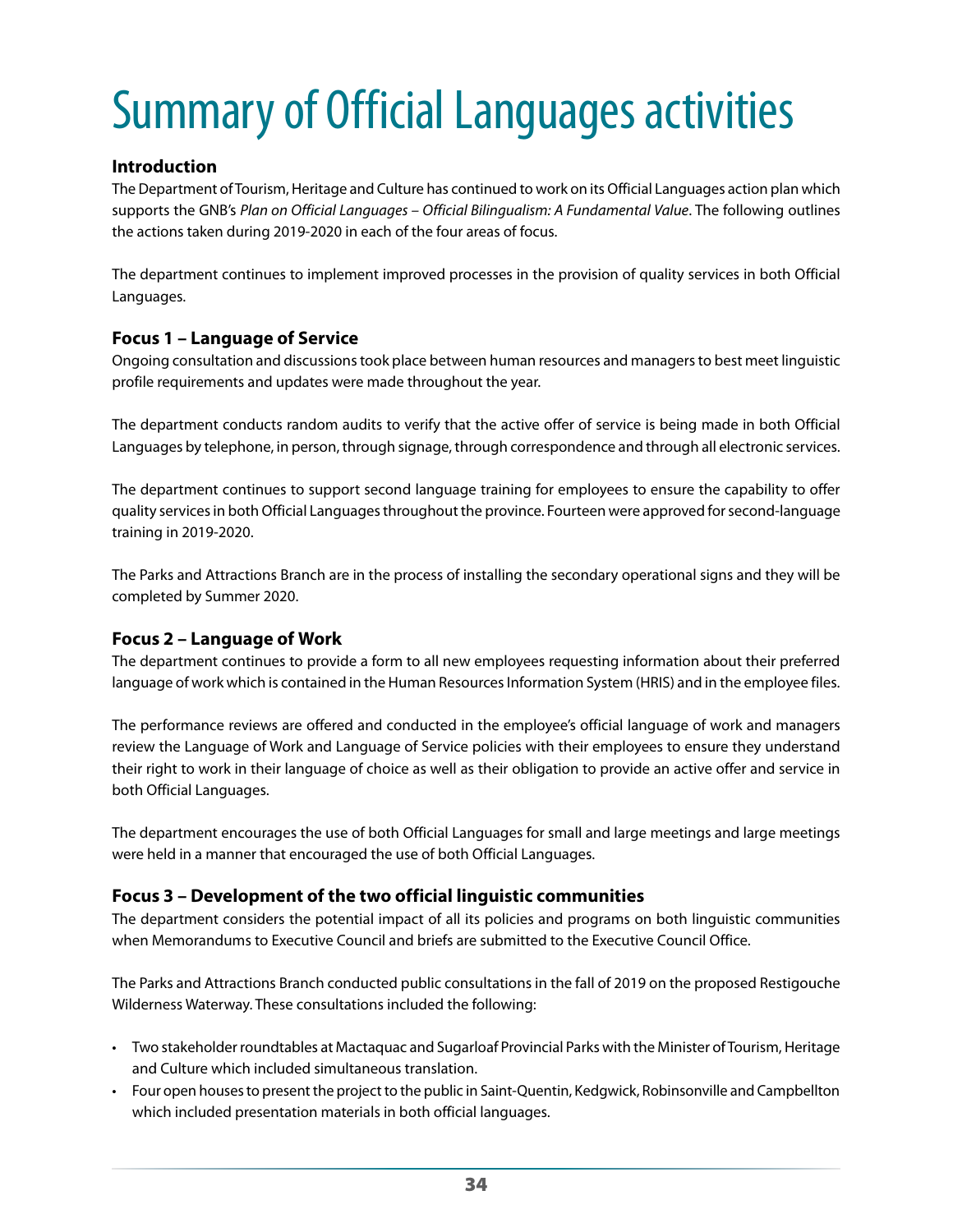#### **Focus 4 – Knowledge of the** *Act* **and other obligations**

The department sends annual email reminders to all employees of their responsibility to provide an active offer of service in both Official Languages at all times.

The department monitors employee compliance with the *Official Languages Act* and the Language of Service policy.

#### **Conclusion**

The department understands its obligations under the *Official Languages Act* and related policies and strives to provide quality services to clients in both Official Languages.

The Department of Tourism, Heritage and Culture had no Official Languages complaints for the 2019-2020 fiscal year.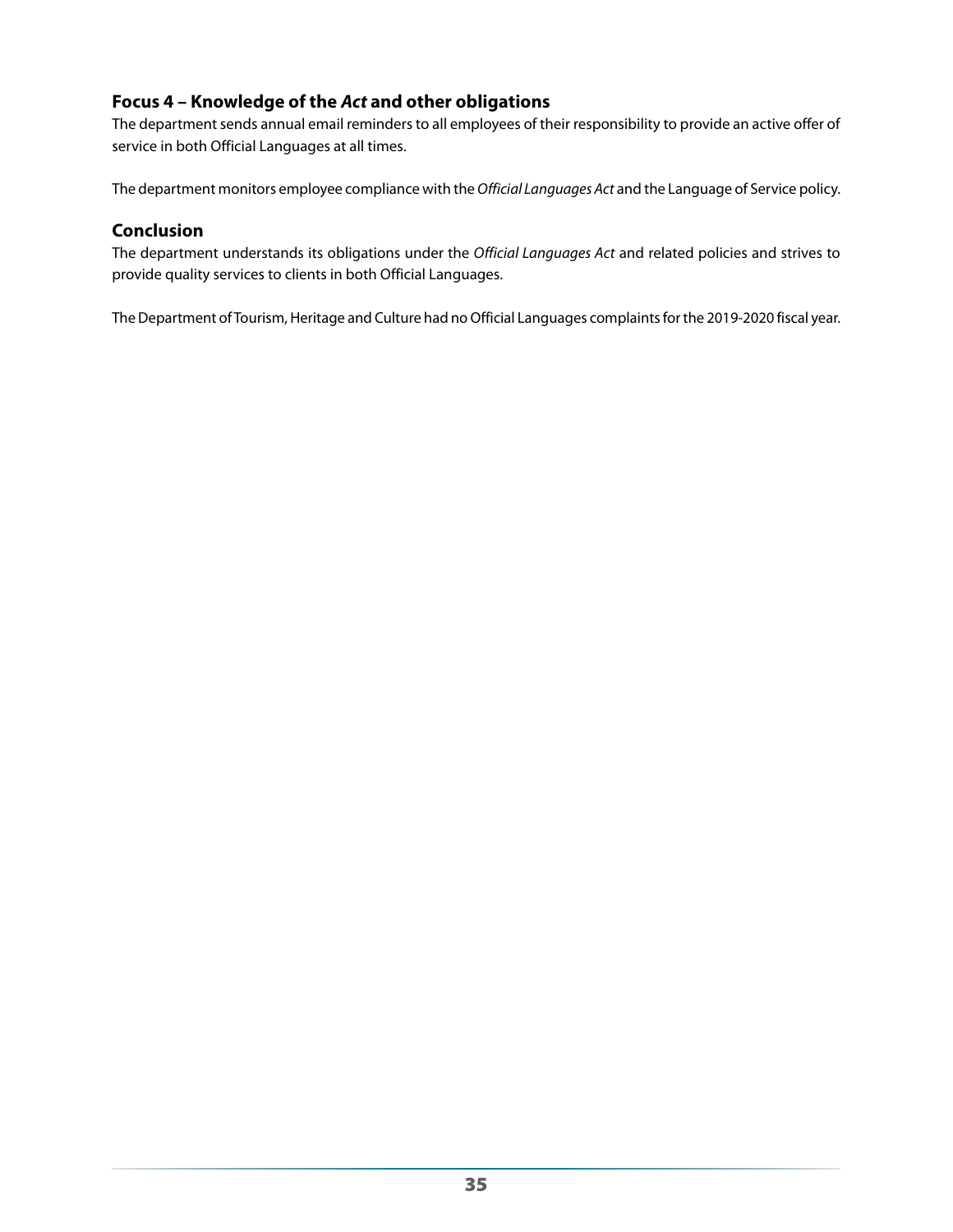# <span id="page-38-0"></span>Summary of recommendations from the Office of the Auditor General

The Department of Tourism, Heritage and Culture did not receive any recommendations from the Office of the Auditor General in the 2019-2020 fiscal year.